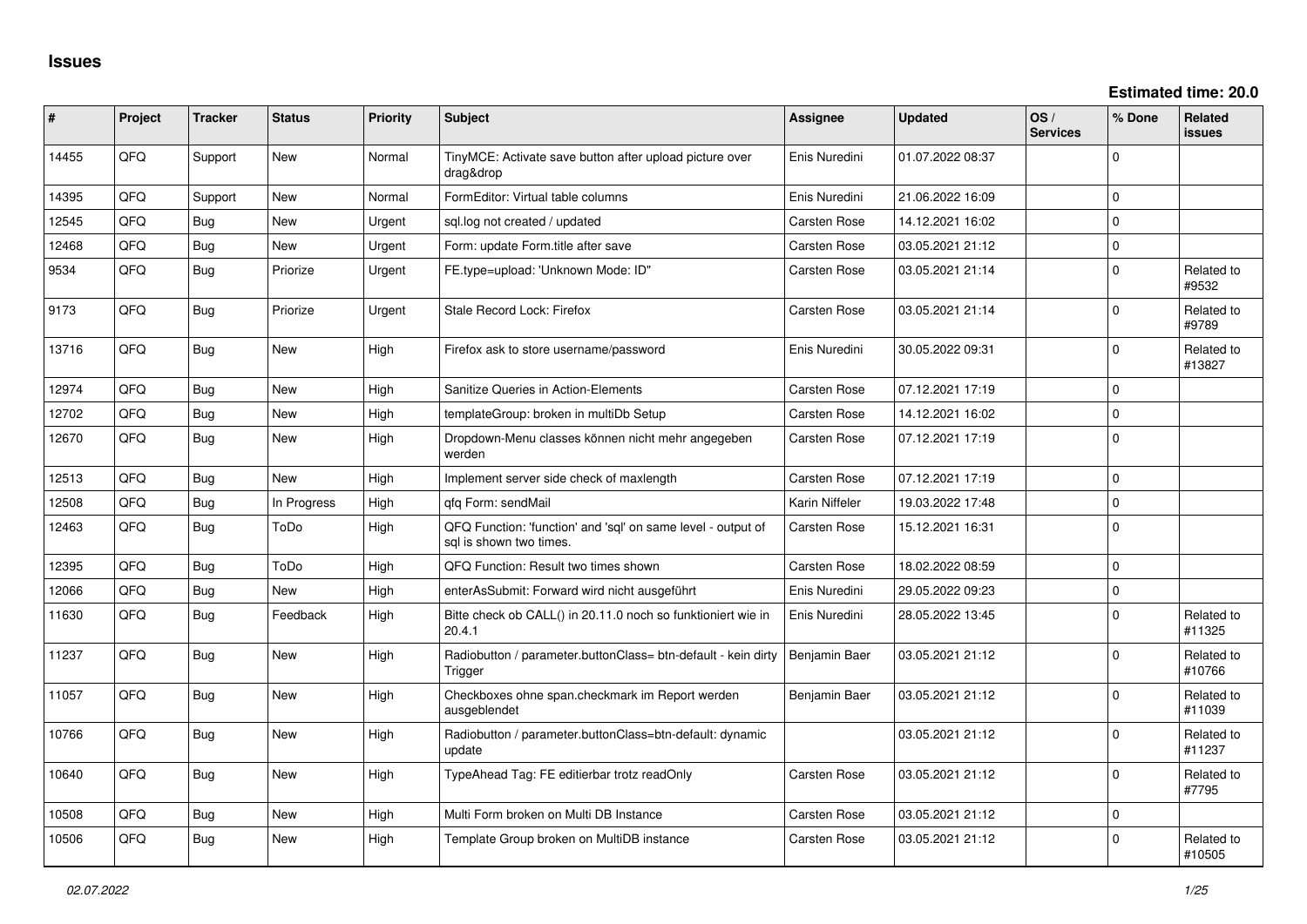| #     | Project | <b>Tracker</b> | <b>Status</b>     | <b>Priority</b> | <b>Subject</b>                                                                                         | <b>Assignee</b>     | <b>Updated</b>   | OS/<br><b>Services</b> | % Done      | <b>Related</b><br><b>issues</b>              |
|-------|---------|----------------|-------------------|-----------------|--------------------------------------------------------------------------------------------------------|---------------------|------------------|------------------------|-------------|----------------------------------------------|
| 10081 | QFQ     | Bug            | <b>New</b>        | High            | Stale record lock after 'forbidden' character                                                          | <b>Carsten Rose</b> | 03.05.2021 21:12 |                        | $\Omega$    | Related to<br>#10082.<br>Related to<br>#9789 |
| 9531  | QFQ     | Bug            | <b>New</b>        | High            | FE File: Dynamic Update / modeSql / required detected even<br>it not set                               | <b>Carsten Rose</b> | 11.06.2021 20:32 |                        | $\Omega$    | Related to<br>#12398                         |
| 9347  | QFQ     | Bug            | <b>New</b>        | High            | FE.type=upload with dynamic show/hidden: required not<br>detected                                      | Carsten Rose        | 12.06.2021 10:40 |                        | $\Omega$    | Related to<br>#5305.<br>Related to<br>#12398 |
| 9121  | QFQ     | Bug            | Priorize          | High            | sip links have r and dblndexData set                                                                   | <b>Carsten Rose</b> | 12.06.2021 10:41 |                        | $\mathbf 0$ |                                              |
| 8891  | QFQ     | Bug            | <b>New</b>        | High            | formSubmitLog: do not log passwords                                                                    | Enis Nuredini       | 25.03.2022 09:06 |                        | $\mathbf 0$ |                                              |
| 8668  | QFQ     | Bug            | New               | High            | Pill disabled: dyamic mode 'hidden' not respected - FE is still<br>required                            | <b>Carsten Rose</b> | 03.05.2021 21:14 |                        | $\mathbf 0$ |                                              |
| 8431  | QFQ     | Bug            | New               | High            | autocron.php with wrong path                                                                           | <b>Carsten Rose</b> | 03.05.2021 21:14 |                        | $\mathbf 0$ |                                              |
| 8083  | QFQ     | Bug            | New               | High            | FormEditor: primary table list does not respect<br>'indexDb={{indexData:Y}}'                           | <b>Carsten Rose</b> | 03.05.2021 21:14 |                        | $\Omega$    | Has<br>duplicate<br>#6678                    |
| 7899  | QFQ     | <b>Bug</b>     | <b>New</b>        | High            | Fe.type=password / retype / required: always complain about   Carsten Rose<br>missing value            |                     | 03.05.2021 21:14 |                        | $\Omega$    |                                              |
| 7650  | QFQ     | Bug            | <b>New</b>        | High            | Optional do not show 'required' sign on FormElement                                                    | Carsten Rose        | 03.05.2021 21:14 |                        | $\mathbf 0$ |                                              |
| 6116  | QFQ     | Bug            | Priorize          | High            | value of checkbox not saved                                                                            | <b>Carsten Rose</b> | 07.12.2021 17:19 |                        | $\pmb{0}$   |                                              |
| 5459  | QFQ     | Bug            | <b>New</b>        | High            | Multi DB: spread system tables between 'QFQ' and<br>'Data'-DB                                          | <b>Carsten Rose</b> | 03.05.2021 21:14 |                        | $\mathbf 0$ | Related to<br>#4720                          |
| 5221  | QFQ     | <b>Bug</b>     | New               | High            | Download Dialog: Bleibt stehen in FF wenn Datei<br>automatisch gespeichert wird.                       | <b>Carsten Rose</b> | 03.05.2021 21:14 |                        | $\mathbf 0$ |                                              |
| 4279  | QFQ     | Bug            | Some day<br>maybe | High            | config.linkVars lost                                                                                   | <b>Carsten Rose</b> | 03.05.2021 21:14 |                        | $\Omega$    |                                              |
| 3570  | QFQ     | Bug            | Some day<br>maybe | High            | Formular mit prmitnew permitEdit=Always wird nicht<br>aufgerufen (ist leer)                            | Carsten Rose        | 03.05.2021 21:14 |                        | $\mathbf 0$ |                                              |
| 3109  | QFQ     | Bug            | Some day<br>maybe | High            | RealUrl: Links werden nicht korrekt gerendert                                                          | Carsten Rose        | 03.05.2021 21:14 |                        | $\mathbf 0$ |                                              |
| 3061  | QFQ     | Bug            | Some day<br>maybe | High            | winstitute: mysql connection durcheinander - nmhp17<br>(ag7)/QFQ arbeitet mit DB/Tabellen von biostat. | <b>Carsten Rose</b> | 03.05.2021 21:14 |                        | $\Omega$    |                                              |
| 14377 | QFQ     | Bug            | New               | Normal          | Documentation > General Tips: white page after migration                                               | Enis Nuredini       | 19.06.2022 16:37 |                        | $\Omega$    |                                              |
| 14323 | QFQ     | Bug            | In Progress       | Normal          | Report: render=both single - no impact                                                                 | <b>Carsten Rose</b> | 19.06.2022 18:31 |                        | $\mathbf 0$ |                                              |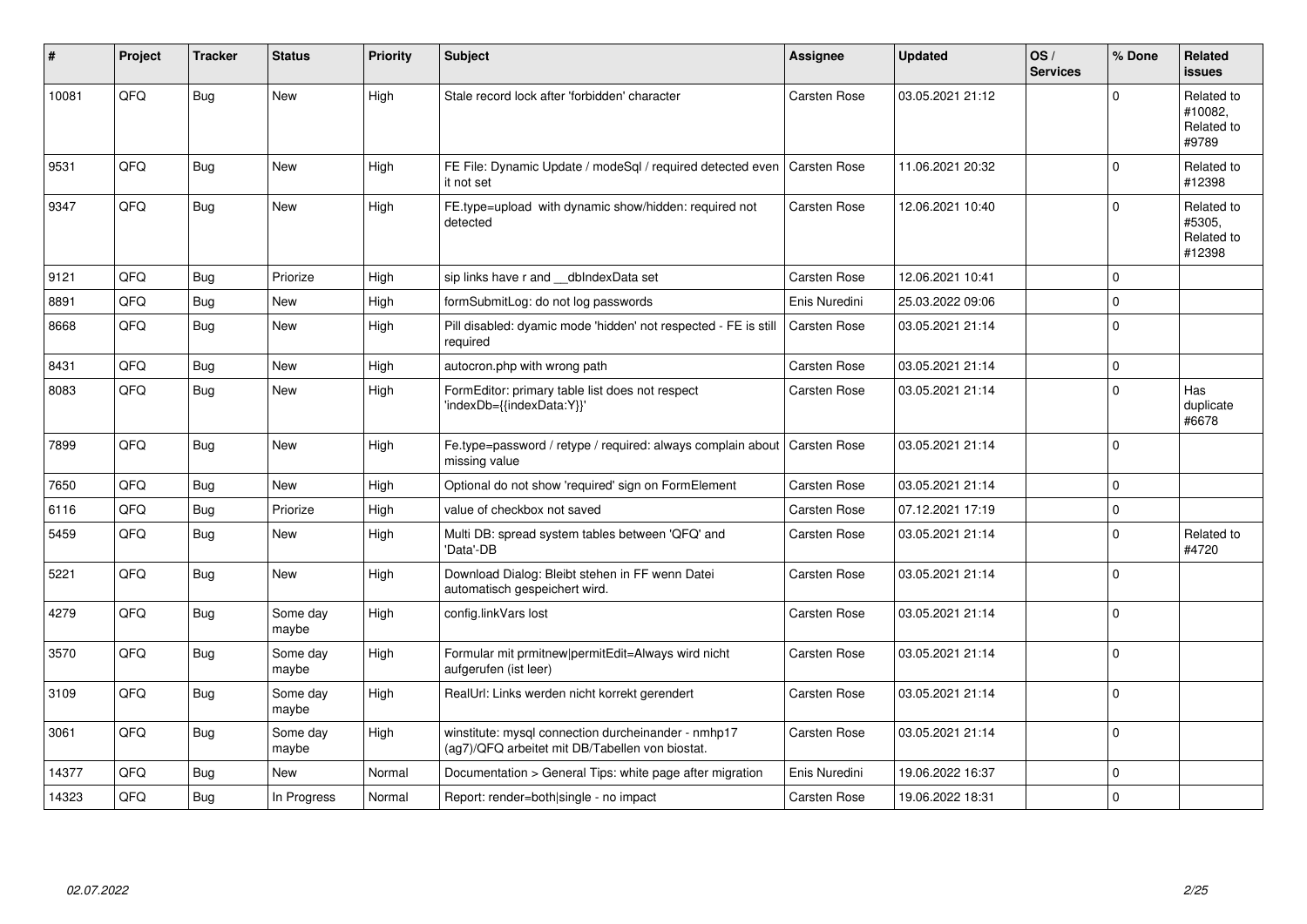| #     | Project | <b>Tracker</b> | <b>Status</b> | <b>Priority</b> | Subject                                                                                  | Assignee            | <b>Updated</b>   | OS/<br><b>Services</b> | % Done      | Related<br><b>issues</b>                         |
|-------|---------|----------------|---------------|-----------------|------------------------------------------------------------------------------------------|---------------------|------------------|------------------------|-------------|--------------------------------------------------|
| 14322 | QFQ     | Bug            | New           | Normal          | Form Load: by default no scroll (save & close should be<br>visible)                      | Enis Nuredini       | 15.06.2022 14:12 |                        | $\Omega$    | Related to<br>#14321,<br>Related to<br>#6232     |
| 14305 | QFQ     | Bug            | <b>New</b>    | Normal          | Inline Report editing does not create history entries                                    | Carsten Rose        | 10.06.2022 11:55 |                        | $\mathbf 0$ |                                                  |
| 14304 | QFQ     | <b>Bug</b>     | <b>New</b>    | Normal          | table sorter view safer does not work                                                    | <b>Carsten Rose</b> | 10.06.2022 11:49 |                        | 0           |                                                  |
| 14303 | QFQ     | Bug            | ToDo          | Normal          | datetime broken with picker                                                              | Enis Nuredini       | 17.06.2022 09:02 |                        | $\mathbf 0$ | Related to<br>#12630                             |
| 14283 | QFQ     | Bug            | Priorize      | Normal          | HEIC / HEIF convert doesn't trigger                                                      | <b>Carsten Rose</b> | 19.06.2022 16:37 |                        | $\mathbf 0$ |                                                  |
| 14245 | QFQ     | Bug            | New           | Normal          | Form Save Btn bleibt disabled wenn Datumsfeld über<br>Datepicker geändert                | Enis Nuredini       | 27.05.2022 13:45 |                        | 0           | Related to<br>#13689                             |
| 14233 | QFQ     | Bug            | New           | Normal          | AS _link: question - HTML is not rendered                                                | Carsten Rose        | 28.05.2022 11:02 |                        | $\mathbf 0$ |                                                  |
| 14175 | QFQ     | Bug            | In Progress   | Normal          | Opening a form with no QFQ Session cookie fails                                          | Carsten Rose        | 03.06.2022 10:40 |                        | $\mathbf 0$ |                                                  |
| 14091 | QFQ     | <b>Bug</b>     | <b>New</b>    | Normal          | inconsistent template path for twig                                                      | Carsten Rose        | 19.04.2022 18:36 |                        | $\mathbf 0$ |                                                  |
| 14077 | QFQ     | Bug            | New           | Normal          | As _link: Attribute 'class' missing by r:1 and r:3 - but should<br>set                   | <b>Carsten Rose</b> | 28.05.2022 11:02 |                        | $\mathbf 0$ | Related to<br>#5342.<br>Related to<br>#4343      |
| 13943 | QFQ     | Bug            | Priorize      | Normal          | unable to find formgroup                                                                 | Enis Nuredini       | 28.05.2022 11:03 |                        | $\mathbf 0$ |                                                  |
| 13899 | QFQ     | <b>Bug</b>     | ToDo          | Normal          | Selenium: zum laufen bringen                                                             | Enis Nuredini       | 25.03.2022 10:24 |                        | $\mathbf 0$ |                                                  |
| 13767 | QFQ     | <b>Bug</b>     | Feedback      | Normal          | date/time-picker: required shows up/down button orange                                   | Enis Nuredini       | 16.05.2022 23:16 |                        | 0           |                                                  |
| 13706 | QFQ     | <b>Bug</b>     | New           | Normal          | Wrong CheckType in FieldElement LastStatus of Form Cron                                  | Carsten Rose        | 21.01.2022 18:20 |                        | $\mathbf 0$ |                                                  |
| 13689 | QFQ     | Bug            | New           | Normal          | Enter auf Eingabefeld mit ungültigem Wert führt zu blurry<br>Seite                       | Enis Nuredini       | 28.05.2022 10:53 |                        | $\Omega$    | Related to<br>#14245, Has<br>duplicate<br>#11891 |
| 13659 | QFQ     | Bug            | New           | Normal          | wrong sanitize class applied to R-store                                                  | <b>Carsten Rose</b> | 15.01.2022 14:23 |                        | $\mathbf 0$ |                                                  |
| 13647 | QFQ     | Bug            | New           | Normal          | Autofocus funktioniert nicht auf Chrome                                                  | Benjamin Baer       | 19.03.2022 17:44 |                        | $\mathbf 0$ |                                                  |
| 13592 | QFQ     | <b>Bug</b>     | New           | Normal          | QFQ Build Queue: das vergeben von Tags klappt nicht. Es<br>werden keine Releases gebaut. | Carsten Rose        | 19.03.2022 17:45 |                        | $\mathbf 0$ |                                                  |
| 13528 | QFQ     | Bug            | New           | Normal          | qfq.io > releases: es wird kein neues Release angelegt                                   | Benjamin Baer       | 19.03.2022 17:46 |                        | $\mathbf 0$ |                                                  |
| 13460 | QFQ     | <b>Bug</b>     | <b>New</b>    | Normal          | Doc: Password set/reset  password should not processed<br>with 'html encode'             | Carsten Rose        | 19.03.2022 17:46 |                        | 0           |                                                  |
| 13451 | QFQ     | Bug            | <b>New</b>    | Normal          | Character Counter / Max Character: Problem in Safari                                     | Carsten Rose        | 15.04.2022 17:18 |                        | $\mathbf 0$ |                                                  |
| 13332 | QFQ     | Bug            | New           | Normal          | Multi Form: Required Felder werden visuell nicht markiert.                               | Carsten Rose        | 19.03.2022 17:47 |                        | 0           |                                                  |
| 13331 | QFQ     | <b>Bug</b>     | New           | Normal          | Multi Form: Clear Icon misplaced                                                         | Carsten Rose        | 19.03.2022 17:47 |                        | $\mathbf 0$ |                                                  |
| 12989 | QFQ     | <b>Bug</b>     | New           | Normal          | empty string does not trigger dynamic update                                             | Enis Nuredini       | 28.05.2022 11:09 |                        | 0           |                                                  |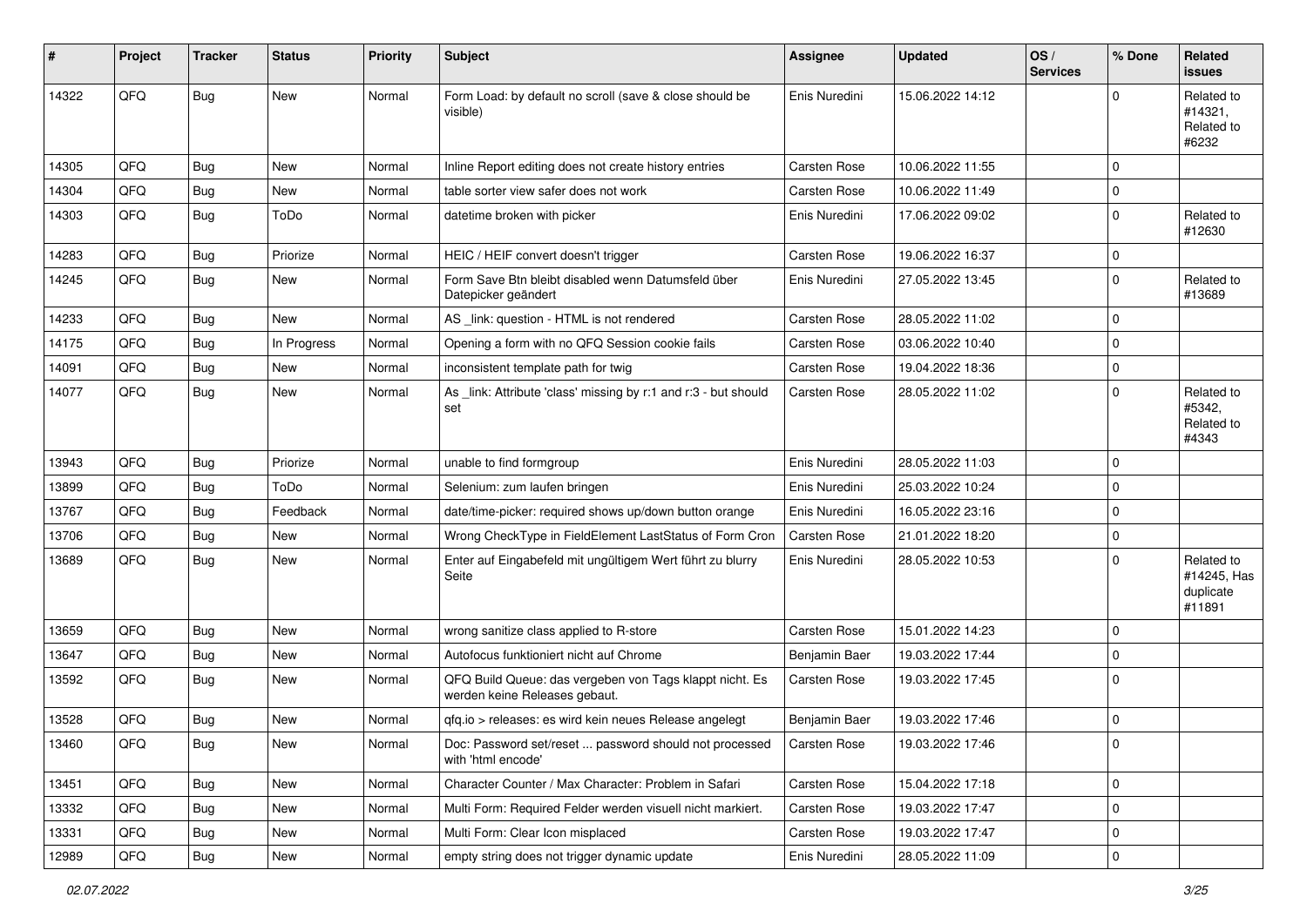| #     | Project | <b>Tracker</b> | <b>Status</b> | <b>Priority</b> | <b>Subject</b>                                                                                                                                      | <b>Assignee</b>     | <b>Updated</b>   | OS/<br><b>Services</b> | % Done      | Related<br><b>issues</b>                                                                                                       |
|-------|---------|----------------|---------------|-----------------|-----------------------------------------------------------------------------------------------------------------------------------------------------|---------------------|------------------|------------------------|-------------|--------------------------------------------------------------------------------------------------------------------------------|
| 12716 | QFQ     | <b>Bug</b>     | <b>New</b>    | Normal          | template group: Pattern only applied to first instance                                                                                              | Carsten Rose        | 19.03.2022 17:47 |                        | $\Omega$    |                                                                                                                                |
| 12714 | QFQ     | <b>Bug</b>     | New           | Normal          | Conversion of GIF to PDF broken when GIF contains Alpha.                                                                                            | Carsten Rose        | 19.03.2022 17:49 |                        | $\mathbf 0$ |                                                                                                                                |
| 12581 | QFQ     | Bug            | New           | Normal          | Form.forward=close: Record 'new' in new browser tab ><br>save (& close) >> Form is not reloaded with new created<br>record id and stays in mode=new | Carsten Rose        | 19.03.2022 17:48 |                        | $\mathbf 0$ |                                                                                                                                |
| 12546 | QFQ     | Bug            | Feedback      | Normal          | Branch 'Development' - Unit Tests mit dirty workaround<br>angepasst                                                                                 | Carsten Rose        | 19.03.2022 17:48 |                        | $\mathbf 0$ |                                                                                                                                |
| 12520 | QFQ     | <b>Bug</b>     | New           | Normal          | Switch FE User: still active even FE User session expired                                                                                           | <b>Carsten Rose</b> | 19.03.2022 17:48 |                        | $\mathbf 0$ |                                                                                                                                |
| 12512 | QFQ     | <b>Bug</b>     | <b>New</b>    | Normal          | Some MySQL Installation can't use 'stored procedures'                                                                                               | Carsten Rose        | 19.03.2022 17:48 |                        | $\mathbf 0$ |                                                                                                                                |
| 12327 | QFQ     | <b>Bug</b>     | New           | Normal          | Copy to clipboard: Glyphicon can not be changed                                                                                                     | <b>Carsten Rose</b> | 27.12.2021 17:59 |                        | $\mathbf 0$ |                                                                                                                                |
| 12325 | QFQ     | Bug            | Priorize      | Normal          | MultiDB form.dblndex not working for report syntax                                                                                                  | Carsten Rose        | 07.09.2021 13:37 |                        | $\Omega$    | Related to<br>#12145,<br>Related to<br>#12314                                                                                  |
| 12187 | QFQ     | <b>Bug</b>     | New           | Normal          | Trigger FormAsFile() via Report: probably problem with multi<br>DB setup                                                                            | <b>Carsten Rose</b> | 20.03.2021 21:20 |                        | $\Omega$    |                                                                                                                                |
| 12133 | QFQ     | <b>Bug</b>     | New           | Normal          | NPM, phpSpreadSheet aktualisieren                                                                                                                   | <b>Carsten Rose</b> | 15.03.2021 09:04 |                        | $\mathbf 0$ |                                                                                                                                |
| 12045 | QFQ     | Bug            | New           | Normal          | templateGroup afterSave FE: Aufruf ohne<br>sqlHonorFormElements funktioniert nicht                                                                  | Carsten Rose        | 18.02.2021 16:33 |                        | $\mathbf 0$ |                                                                                                                                |
| 12040 | QFQ     | <b>Bug</b>     | <b>New</b>    | Normal          | FE Mode 'hidden' für zwei FEs auf einer Zeile                                                                                                       | Carsten Rose        | 18.02.2021 10:13 |                        | $\mathbf 0$ |                                                                                                                                |
| 11752 | QFQ     | Bug            | New           | Normal          | checkbox renders multiple input elements with same name                                                                                             | <b>Carsten Rose</b> | 17.12.2020 14:58 |                        | $\mathbf 0$ | Related to<br>#11750                                                                                                           |
| 11715 | QFQ     | Bug            | New           | Normal          | acceptZeroAsRequired and requiredOffButMark do not<br>coincide                                                                                      |                     | 08.12.2020 12:13 |                        | $\mathbf 0$ |                                                                                                                                |
| 11695 | QFQ     | <b>Bug</b>     | <b>New</b>    | Normal          | MultiForm required FE Error                                                                                                                         | <b>Carsten Rose</b> | 04.12.2020 13:34 |                        | $\mathbf 0$ |                                                                                                                                |
| 11668 | QFQ     | <b>Bug</b>     | <b>New</b>    | Normal          | Play function.sql - problem with mysql                                                                                                              | <b>Carsten Rose</b> | 03.05.2021 20:48 |                        | $\mathbf 0$ |                                                                                                                                |
| 11667 | QFQ     | Bug            | New           | Normal          | MySQL mariadb-server-10.3: Incorrect datetime value                                                                                                 | Carsten Rose        | 03.05.2021 20:48 |                        | $\Omega$    |                                                                                                                                |
| 11522 | QFQ     | Bug            | New           | Normal          | Aus/Einblenden von Reitern                                                                                                                          |                     | 13.11.2020 14:58 |                        | $\mathbf 0$ |                                                                                                                                |
| 11517 | QFQ     | Bug            | In Progress   | Normal          | extraButtonInfo Broken for multiple FormElements                                                                                                    | Carsten Rose        | 12.05.2022 13:12 |                        | $\mathbf 0$ | Related to<br>#7890,<br>Related to<br>#3811, Has<br>duplicate<br>#10905, Has<br>duplicate<br>#10553, Has<br>duplicate<br>#6779 |
| 11347 | QFQ     | <b>Bug</b>     | Feedback      | Normal          | If Bedingungen funktionieren nicht korrekt                                                                                                          | Christoph Fuchs     | 21.03.2021 20:37 |                        | $\mathbf 0$ |                                                                                                                                |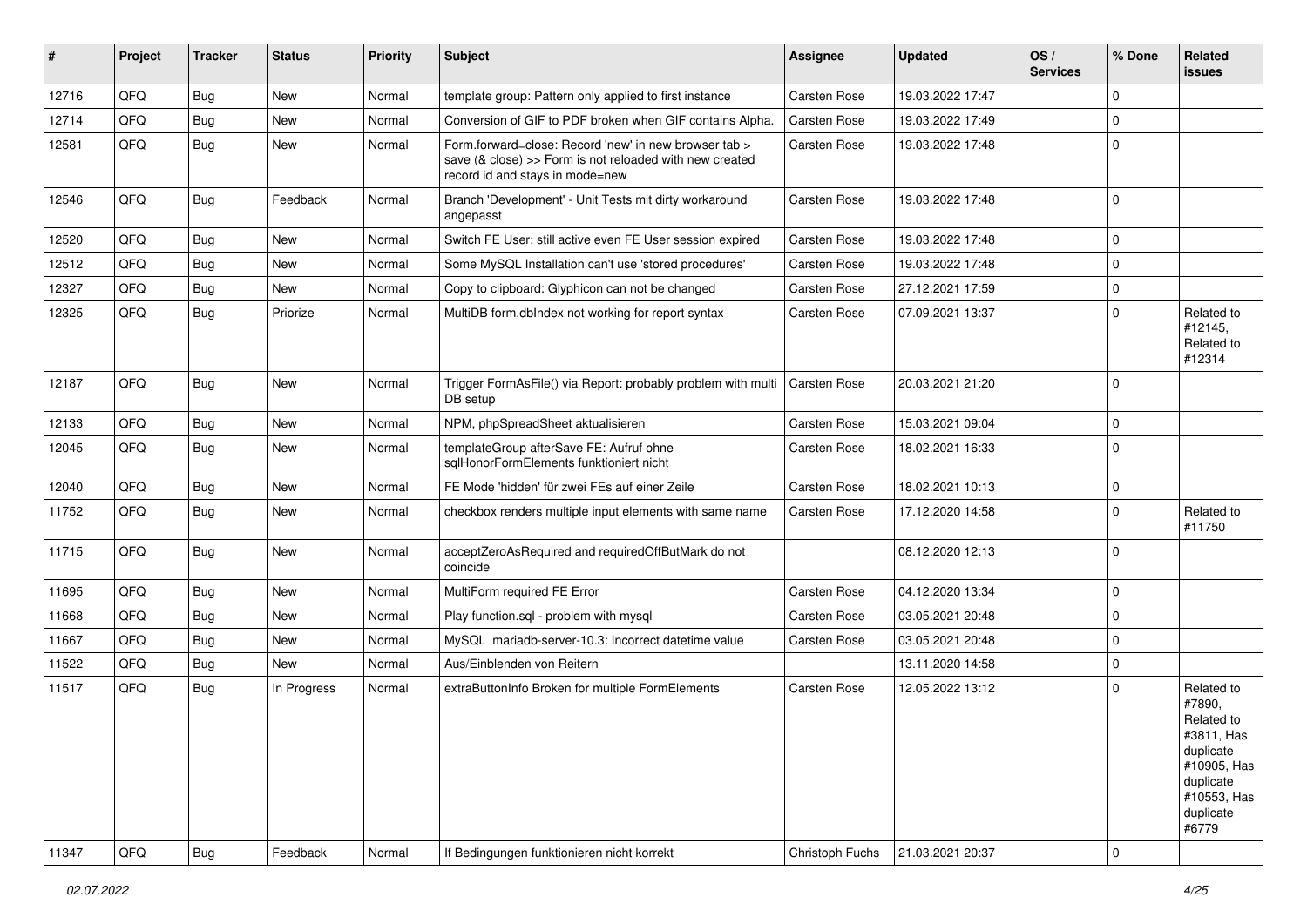| #     | Project | <b>Tracker</b> | <b>Status</b>     | <b>Priority</b> | <b>Subject</b>                                                                                           | <b>Assignee</b>     | <b>Updated</b>   | OS/<br><b>Services</b> | % Done      | Related<br><b>issues</b>                                                |
|-------|---------|----------------|-------------------|-----------------|----------------------------------------------------------------------------------------------------------|---------------------|------------------|------------------------|-------------|-------------------------------------------------------------------------|
| 11239 | QFQ     | <b>Bug</b>     | <b>New</b>        | Normal          | Radiobutton (plain): horizontales Rendern abhängig vom<br>Datentyp in der Datenbank                      | <b>Carsten Rose</b> | 30.09.2020 18:37 |                        | $\Omega$    |                                                                         |
| 10937 | QFQ     | <b>Bug</b>     | <b>New</b>        | Normal          | Fehler mit abhängigen Select- Feldern beim Positionieren                                                 | <b>Carsten Rose</b> | 12.11.2020 23:45 |                        | $\pmb{0}$   |                                                                         |
| 10890 | QFQ     | Bug            | <b>New</b>        | Normal          | AutoCron hangs                                                                                           |                     | 20.07.2020 13:56 |                        | $\mathbf 0$ |                                                                         |
| 10759 | QFQ     | <b>Bug</b>     | New               | Normal          | emptyMeansNull - Feld falsch aktualisiert                                                                |                     | 12.11.2020 23:45 |                        | $\pmb{0}$   |                                                                         |
| 10704 | QFQ     | <b>Bug</b>     | <b>New</b>        | Normal          | wkhtml problem rendering fullCalendar.js / fabric.js >><br>successor: puppeteer                          | <b>Carsten Rose</b> | 12.11.2020 23:45 |                        | $\mathbf 0$ | Related to<br>#5024,<br>Related to<br>#4650.<br>Related to<br>#10715    |
| 10661 | QFQ     | Bug            | In Progress       | Normal          | Typo3 Warnungen                                                                                          | <b>Carsten Rose</b> | 07.09.2021 13:23 |                        | $\mathbf 0$ | Related to<br>#12440                                                    |
| 10658 | QFQ     | <b>Bug</b>     | <b>New</b>        | Normal          | processReadOnly broken                                                                                   | <b>Carsten Rose</b> | 27.05.2020 17:55 |                        | $\mathbf 0$ |                                                                         |
| 10588 | QFQ     | <b>Bug</b>     | <b>New</b>        | Normal          | typeahed Tag: Doku anpassen                                                                              | <b>Carsten Rose</b> | 12.11.2020 23:45 |                        | $\mathbf 0$ |                                                                         |
| 10324 | QFQ     | Bug            | New               | Normal          | Excel Export mit Template funktioniert nur, wenn Template<br>vor uid kommt                               |                     | 30.03.2020 11:20 |                        | $\mathbf 0$ | Related to<br>#10257                                                    |
| 10322 | QFQ     | Bug            | <b>New</b>        | Normal          | FormElement / Radio: missing column 'enum' >> FE not<br>reported                                         | Carsten Rose        | 07.05.2020 09:37 |                        | $\mathbf 0$ |                                                                         |
| 10082 | QFQ     | <b>Bug</b>     | <b>New</b>        | Normal          | FE.type=SELECT - 'sanatize' Class                                                                        | Carsten Rose        | 07.05.2020 09:36 |                        | $\Omega$    | Related to<br>#10081                                                    |
| 9975  | QFQ     | Bug            | Priorize          | Normal          | Dropdown Menu: 'r:3' broken                                                                              | Carsten Rose        | 01.02.2020 10:13 |                        | $\mathbf 0$ |                                                                         |
| 9958  | QFQ     | <b>Bug</b>     | Priorize          | Normal          | Broken subrecord query: no error message                                                                 | <b>Carsten Rose</b> | 05.02.2021 15:15 |                        | $\mathbf 0$ |                                                                         |
| 9947  | QFQ     | <b>Bug</b>     | Priorize          | Normal          | Unwanted error message if missing 'typeAheadSqlPrefetch'                                                 | Carsten Rose        | 01.02.2020 10:13 |                        | $\mathbf 0$ |                                                                         |
| 9898  | QFQ     | <b>Bug</b>     | Feedback          | Normal          | Formular trotz Timeout gespeichert                                                                       | Benjamin Baer       | 01.02.2020 15:56 |                        | $\mathbf 0$ |                                                                         |
| 9862  | QFQ     | <b>Bug</b>     | Priorize          | Normal          | Failed writing to sql mail qfq.log should throw an exception                                             | <b>Carsten Rose</b> | 01.02.2020 10:13 |                        | $\mathbf 0$ |                                                                         |
| 9855  | QFQ     | Bug            | <b>New</b>        | Normal          | <b>Required Check</b>                                                                                    |                     | 01.02.2020 15:56 |                        | $\mathbf 0$ |                                                                         |
| 9834  | QFQ     | <b>Bug</b>     | Priorize          | Normal          | Input elements with tag 'disabled' are missing on<br>form-submit: server option 'processReadOnly' broken | <b>Carsten Rose</b> | 07.12.2021 16:43 |                        | $\Omega$    | Related to<br>#9691,<br>Related to<br>#5305, Has<br>duplicate<br>#12331 |
| 9783  | QFQ     | Bug            | <b>New</b>        | Normal          | Email with special characters                                                                            | <b>Carsten Rose</b> | 01.02.2020 23:22 |                        | $\mathbf 0$ |                                                                         |
| 9773  | QFQ     | <b>Bug</b>     | <b>New</b>        | Normal          | form.parameter.formModeGlobal=requiredOff                                                                | <b>Carsten Rose</b> | 01.02.2020 15:56 |                        | $\pmb{0}$   |                                                                         |
| 9669  | QFQ     | Bug            | Some day<br>maybe | Normal          | Checkbox / Template Group: radio/checkbox visible broken<br>after 'add'                                  | <b>Carsten Rose</b> | 16.06.2021 13:47 |                        | $\Omega$    | Related to<br>#8091                                                     |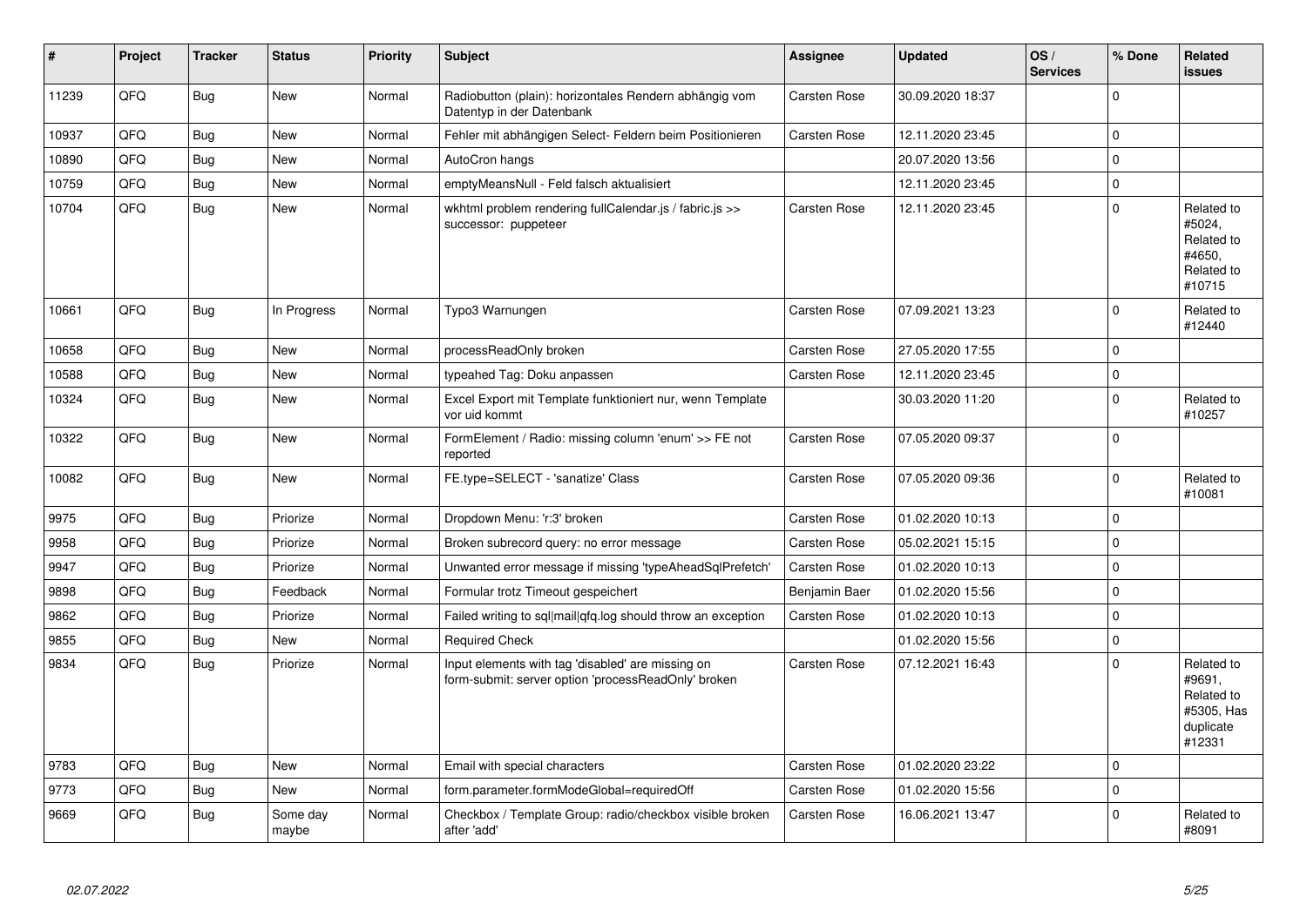| $\pmb{\#}$ | Project | <b>Tracker</b> | <b>Status</b>     | <b>Priority</b> | Subject                                                                                               | <b>Assignee</b>     | <b>Updated</b>   | OS/<br><b>Services</b> | % Done         | Related<br><b>issues</b> |
|------------|---------|----------------|-------------------|-----------------|-------------------------------------------------------------------------------------------------------|---------------------|------------------|------------------------|----------------|--------------------------|
| 9535       | QFQ     | <b>Bug</b>     | Feedback          | Normal          | Report:  AS '_vertical' - column to wide - vertical >> rot45,<br>rot <sub>90</sub>                    | Benjamin Baer       | 01.02.2020 15:56 |                        | $\Omega$       |                          |
| 9533       | QFQ     | Bug            | <b>New</b>        | Normal          | FE.type=upload: Check in 'beforeSave' if upload is given                                              | <b>Carsten Rose</b> | 01.02.2020 23:22 |                        | $\mathbf 0$    | Related to<br>#11523     |
| 9317       | QFQ     | Bug            | <b>New</b>        | Normal          | FE.type=note: with dynamic show/hidden an empty label<br>causes trouble                               | Carsten Rose        | 01.02.2020 23:22 |                        | $\mathbf 0$    |                          |
| 9281       | QFQ     | <b>Bug</b>     | Some day<br>maybe | Normal          | Allow STRICT_TRANS_TABLES                                                                             | Carsten Rose        | 02.01.2021 18:43 |                        | $\overline{0}$ |                          |
| 9177       | QFQ     | Bug            | <b>New</b>        | Normal          | Bug? QFQ tries to save an action FE, which has real<br>existing column name                           | <b>Carsten Rose</b> | 01.02.2020 23:22 |                        | $\mathbf 0$    |                          |
| 9127       | QFQ     | <b>Bug</b>     | New               | Normal          | Error Message: change 'roll over' color - text not readable                                           | Carsten Rose        | 01.02.2020 23:22 |                        | $\mathbf 0$    |                          |
| 9126       | QFQ     | Bug            | Some day<br>maybe | Normal          | hidden Form elements are present in page source                                                       |                     | 02.01.2021 18:41 |                        | $\mathbf 0$    |                          |
| 9077       | QFQ     | Bug            | New               | Normal          | typeAheadSql: report broken SQL                                                                       | Carsten Rose        | 29.06.2022 22:35 |                        | $\overline{0}$ | Related to<br>#4018      |
| 9024       | QFQ     | <b>Bug</b>     | Some day<br>maybe | Normal          | QFQ Einarbeitung                                                                                      |                     | 01.02.2020 15:56 |                        | $\mathbf 0$    |                          |
| 9020       | QFQ     | Bug            | Some day<br>maybe | Normal          | radio mit buttonClass und dynamicUpdate lassen sich nicht<br>kombinieren                              |                     | 11.12.2019 16:01 |                        | $\overline{0}$ |                          |
| 9013       | QFQ     | Bug            | <b>New</b>        | Normal          | Error in Twig template not handled                                                                    | <b>Carsten Rose</b> | 20.10.2021 13:43 |                        | $\pmb{0}$      |                          |
| 8316       | QFQ     | Bug            | Feedback          | Normal          | Documentation/Behaviour for Nested Queries and<br>Record-Store confusing                              | Nicola Chiapolini   | 20.11.2019 09:14 |                        | $\mathbf 0$    |                          |
| 8106       | QFQ     | Bug            | Some day<br>maybe | Normal          | Dynamic Update: Feld kann nicht auf empty zurückgesetzt<br>werden                                     | <b>Carsten Rose</b> | 11.12.2019 16:01 |                        | 0              |                          |
| 8049       | QFQ     | Bug            | New               | Normal          | FE.type=note, column 'value': text moves some pixel to top<br>after save                              | Carsten Rose        | 01.02.2020 23:22 |                        | $\overline{0}$ |                          |
| 8037       | QFQ     | <b>Bug</b>     | Priorize          | Normal          | FE.type=upload (advanced mode): {{slaveId:V}} missing<br>during dynamic update                        | Carsten Rose        | 01.02.2020 10:13 |                        | $\mathbf 0$    |                          |
| 7890       | QFQ     | <b>Bug</b>     | New               | Normal          | FormElement 'required': extraButtonInfo not aligned                                                   | Carsten Rose        | 11.06.2021 21:17 |                        | $\mathbf 0$    | Related to<br>#11517     |
| 7795       | QFQ     | Bug            | <b>New</b>        | Normal          | Readonly Form: Typeahead-Felder                                                                       | Carsten Rose        | 01.02.2020 23:22 |                        | $\mathbf 0$    | Related to<br>#10640     |
| 7685       | QFQ     | <b>Bug</b>     | New               | Normal          | Open FormElement from QFQ error message and save<br>modified record: error about missing {{formId:F}} | Carsten Rose        | 01.02.2020 23:22 |                        | U              |                          |
| 7656       | QFQ     | <b>Bug</b>     | Priorize          | Normal          | FE with required, 'pattern' and 'extraButtonLock': always<br>complain about missing value             | Carsten Rose        | 01.02.2020 10:13 |                        | $\overline{0}$ |                          |
| 7616       | QFQ     | Bug            | Priorize          | Normal          | Selectlist with Enum & Dynamic Update                                                                 | Carsten Rose        | 01.02.2020 10:13 |                        | $\overline{0}$ |                          |
| 7574       | QFQ     | Bug            | New               | Normal          | Substitute error: form element not reported / dont parse<br>Form.note                                 | Carsten Rose        | 01.02.2020 23:21 |                        | $\mathbf 0$    |                          |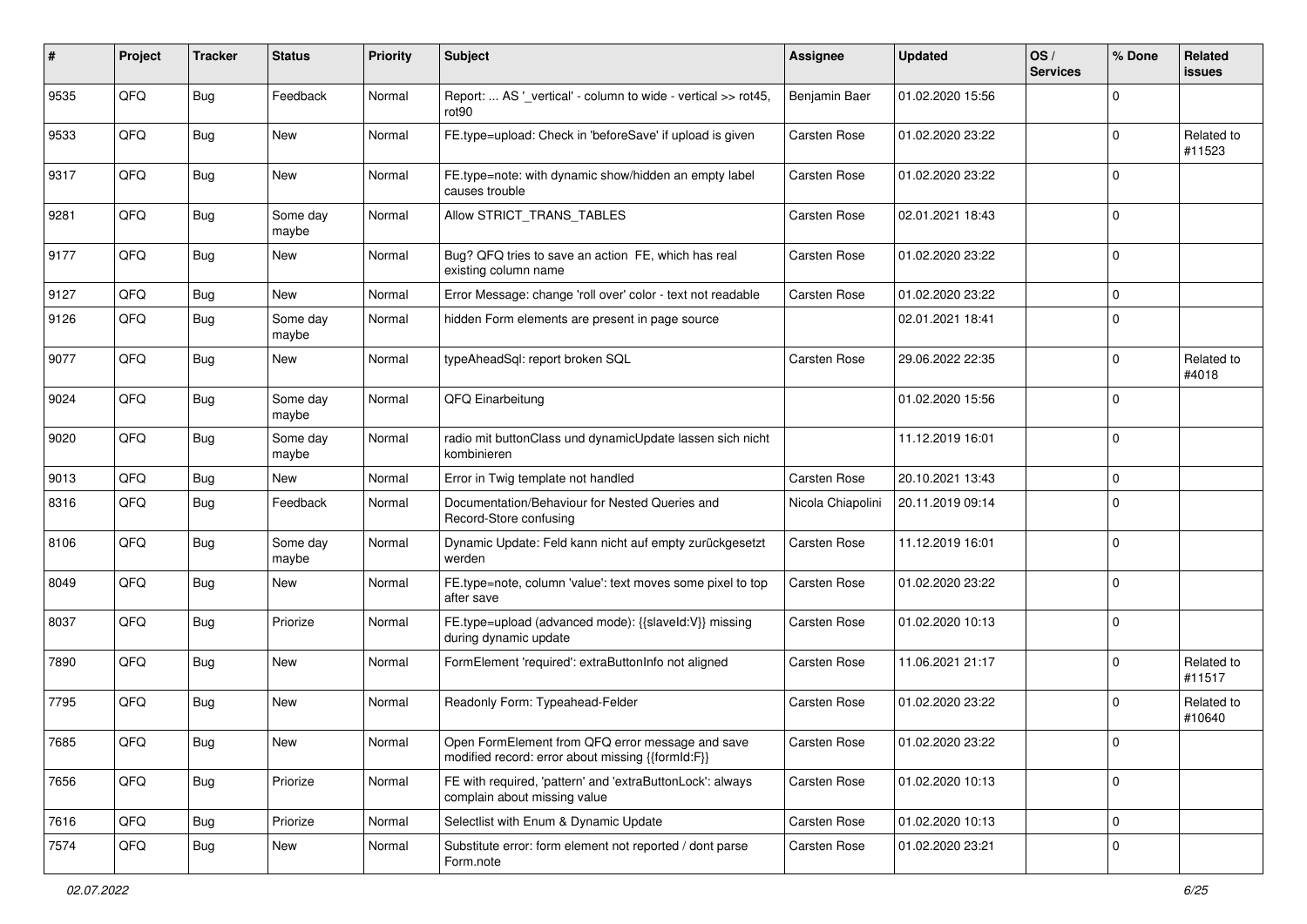| #    | Project | <b>Tracker</b> | <b>Status</b>     | <b>Priority</b> | <b>Subject</b>                                                                                                   | Assignee            | <b>Updated</b>   | OS/<br><b>Services</b> | % Done       | Related<br><b>issues</b> |
|------|---------|----------------|-------------------|-----------------|------------------------------------------------------------------------------------------------------------------|---------------------|------------------|------------------------|--------------|--------------------------|
| 7547 | QFQ     | <b>Bug</b>     | <b>New</b>        | Normal          | Error Message in afterSave: wrong parameter column<br>reported                                                   | Carsten Rose        | 01.02.2020 23:22 |                        | $\Omega$     |                          |
| 7524 | QFQ     | <b>Bug</b>     | <b>New</b>        | Normal          | QFQ throws a 'General Error' if 'fileadmin/protected/log/' is<br>not writeable                                   | <b>Carsten Rose</b> | 01.02.2020 23:22 |                        | $\Omega$     |                          |
| 7513 | QFQ     | <b>Bug</b>     | <b>New</b>        | Normal          | Radios not correct aligned                                                                                       | Carsten Rose        | 01.02.2020 23:22 |                        | $\Omega$     |                          |
| 7512 | QFQ     | <b>Bug</b>     | <b>New</b>        | Normal          | FE: inputType=number >> 'pattern' is not respected                                                               | Carsten Rose        | 01.02.2020 23:22 |                        | $\Omega$     |                          |
| 7402 | QFQ     | Bug            | Some day<br>maybe | Normal          | thumbnail cache: outdated picture when permission denied<br>and permission resolved.                             |                     | 01.02.2020 23:20 |                        | $\mathbf{0}$ |                          |
| 7281 | QFQ     | <b>Bug</b>     | Some day<br>maybe | Normal          | Subrecords: on large screen separator line too short                                                             |                     | 01.02.2020 23:19 |                        | $\mathbf 0$  |                          |
| 7261 | QFQ     | <b>Bug</b>     | New               | Normal          | Report pathFilename for user without path, only the filename                                                     | Carsten Rose        | 01.02.2020 23:21 |                        | $\Omega$     |                          |
| 7219 | QFQ     | Bug            | <b>New</b>        | Normal          | typeSheadSql / typeAheadSqlPrefetch: change to curly<br>braces                                                   | Carsten Rose        | 01.02.2020 23:21 |                        | $\Omega$     |                          |
| 7101 | QFQ     | <b>Bug</b>     | Some day<br>maybe | Normal          | 'form' in SIP and 'report' - breaks                                                                              |                     | 01.02.2020 23:20 |                        | $\Omega$     |                          |
| 7014 | QFQ     | Bug            | New               | Normal          | Sending invalid emails succeeds when<br>debug.redirectAllMailTo is set                                           | <b>Carsten Rose</b> | 01.02.2020 23:21 |                        | $\mathbf 0$  |                          |
| 7002 | QFQ     | <b>Bug</b>     | <b>New</b>        | Normal          | Dynamic Update: row does not disappear / appear                                                                  | <b>Carsten Rose</b> | 01.02.2020 23:22 |                        | $\Omega$     |                          |
| 6912 | QFQ     | Bug            | New               | Normal          | error Message Var 'deadline' already set in SIP - in Form<br>with FE.value={{deadline:R:::{{deadlinePeriod:Y}}}} | Carsten Rose        | 01.02.2020 23:21 |                        | $\Omega$     |                          |
| 6677 | QFQ     | Bug            | <b>New</b>        | Normal          | Error message FE Action Element: no/wrong FE reference<br>who cause the problem.                                 | Carsten Rose        | 01.02.2020 23:21 |                        | $\Omega$     |                          |
| 6574 | QFQ     | <b>Bug</b>     | Priorize          | Normal          | gfg.log: Fehlermeldung wurde angezeigt, aber nicht geloggt                                                       | Carsten Rose        | 01.02.2020 10:13 |                        | $\Omega$     |                          |
| 6566 | QFQ     | Bug            | Priorize          | Normal          | Link Function 'delete': provided parameter missing on page<br>reload                                             | Benjamin Baer       | 03.01.2022 08:08 |                        | $\Omega$     |                          |
| 6483 | QFQ     | Bug            | New               | Normal          | R Store funktioniert nicht bei 'Report Notation' im FE                                                           | Carsten Rose        | 01.02.2020 23:21 |                        | $\Omega$     |                          |
| 6462 | QFQ     | Bug            | New               | Normal          | File Upload: Nutzlose Fehlermeldung wenn Datei zu gross                                                          | Carsten Rose        | 01.02.2020 23:21 |                        | $\Omega$     | Related to<br>#6139      |
| 6140 | QFQ     | Bug            | Priorize          | Normal          | QFQ DnD Sort: Locked fields                                                                                      | Benjamin Baer       | 21.03.2022 09:56 |                        | $\mathbf 0$  |                          |
| 5991 | QFQ     | <b>Bug</b>     | Some day<br>maybe | Normal          | URLs with ' ' or long parameter are problematic                                                                  | Carsten Rose        | 01.02.2020 23:19 |                        | $\Omega$     |                          |
| 5877 | QFQ     | Bug            | Some day<br>maybe | Normal          | FE.type=note:bsColumn strange behaviour                                                                          |                     | 01.02.2020 23:19 |                        | $\Omega$     |                          |
| 5768 | QFQ     | <b>Bug</b>     | Some day<br>maybe | Normal          | '{{pageLanguage:T}}' missing if QFQ is called via api                                                            | Carsten Rose        | 01.02.2020 23:19 |                        | $\Omega$     |                          |
| 5706 | QFQ     | Bug            | Some day<br>maybe | Normal          | upload: fileDestination needs to be sanatized                                                                    | Carsten Rose        | 01.02.2020 23:19 |                        | $\Omega$     |                          |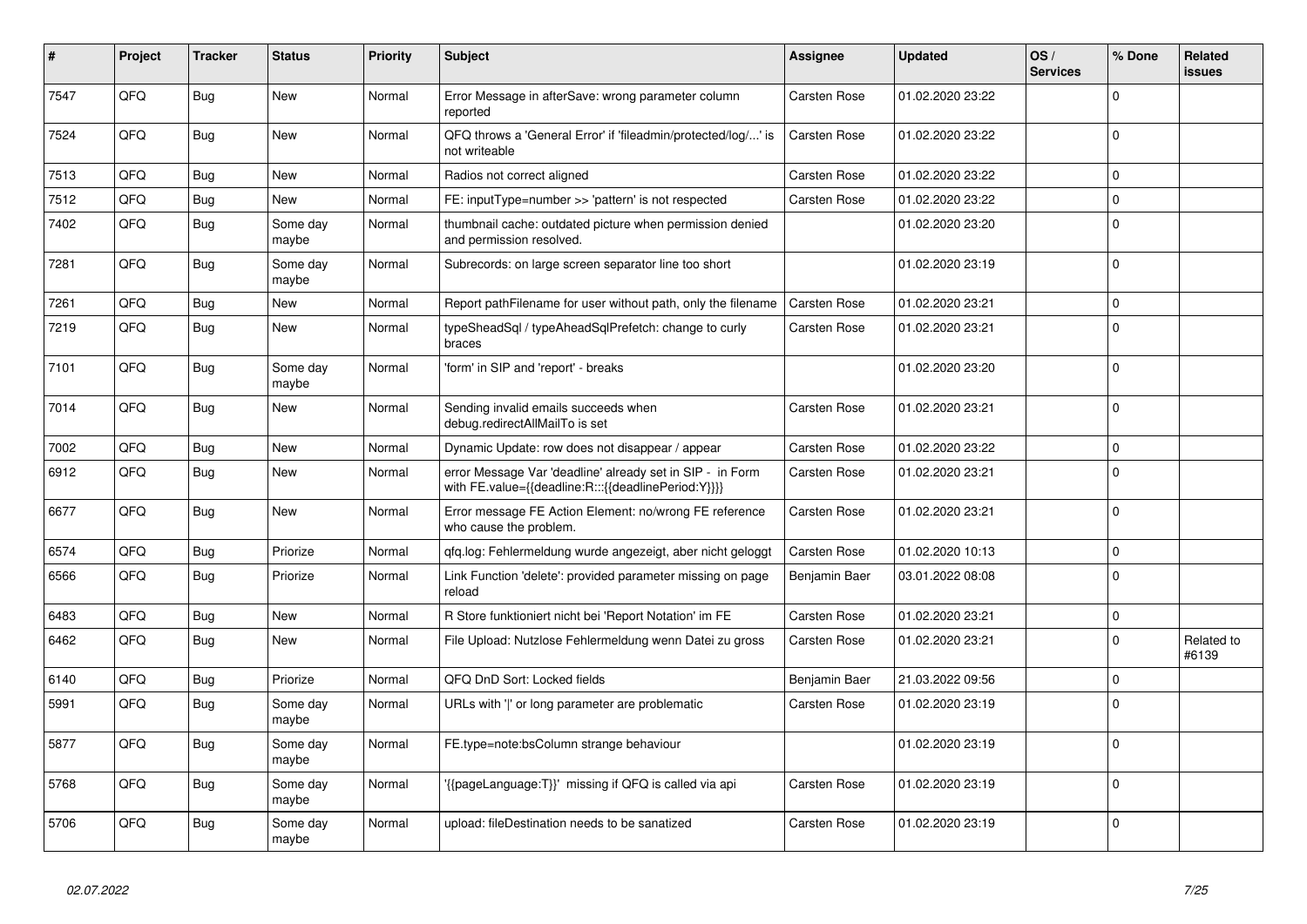| $\sharp$ | Project | <b>Tracker</b> | <b>Status</b>     | <b>Priority</b> | <b>Subject</b>                                                                                                                                           | <b>Assignee</b>     | <b>Updated</b>   | OS/<br><b>Services</b> | % Done      | Related<br>issues                              |
|----------|---------|----------------|-------------------|-----------------|----------------------------------------------------------------------------------------------------------------------------------------------------------|---------------------|------------------|------------------------|-------------|------------------------------------------------|
| 5576     | QFQ     | Bug            | New               | Normal          | Using MySQL 'DROP' requires privilege - wich is not really<br>necessary.                                                                                 | Carsten Rose        | 01.02.2020 23:21 |                        | $\Omega$    |                                                |
| 5559     | QFQ     | <b>Bug</b>     | New               | Normal          | FE.type = Upload: 'accept' might contain variables                                                                                                       | Carsten Rose        | 11.05.2020 21:23 |                        | 0           |                                                |
| 5557     | QFQ     | <b>Bug</b>     | Some day<br>maybe | Normal          | Form load: STORE_RECORD filled, but should be empty                                                                                                      | Carsten Rose        | 01.02.2020 23:19 |                        | $\mathbf 0$ |                                                |
| 5305     | QFQ     | Bug            | New               | Normal          | Upload FormElement: nicht disabled by readonly Form                                                                                                      | <b>Carsten Rose</b> | 16.06.2021 13:43 |                        | $\mathbf 0$ | Related to<br>#9347,<br>Related to<br>#9834    |
| 5021     | QFQ     | Bug            | Some day<br>maybe | Normal          | FE.typ=extra - during save displays error 'datum2' already<br>filled in STORE_SIP - the value is stored nevertheless                                     | <b>Carsten Rose</b> | 01.02.2020 23:19 |                        | 0           | Related to<br>#3875                            |
| 4771     | QFQ     | <b>Bug</b>     | Some day<br>maybe | Normal          | qfq: select-down-values empty after save (edit-form for<br>program administrators)                                                                       | <b>Carsten Rose</b> | 01.02.2020 23:20 |                        | $\mathbf 0$ | Related to<br>#4549, Has<br>duplicate<br>#4282 |
| 4756     | QFQ     | Bug            | New               | Normal          | Form dirty even nothing changes                                                                                                                          | <b>Carsten Rose</b> | 11.12.2019 16:16 |                        | $\mathbf 0$ |                                                |
| 4659     | QFQ     | <b>Bug</b>     | Some day<br>maybe | Normal          | infoButtonExtra                                                                                                                                          | Carsten Rose        | 01.02.2020 23:20 |                        | $\mathbf 0$ |                                                |
| 4651     | QFQ     | <b>Bug</b>     | Some day<br>maybe | Normal          | "Loading document" Modal wird angezeigt bei uzhcd type=2<br>Ansicht                                                                                      | Carsten Rose        | 01.02.2020 23:20 |                        | $\mathbf 0$ |                                                |
| 4583     | QFQ     | Bug            | Some day<br>maybe | Normal          | Dynamic Update bei TypeAhead Feldern                                                                                                                     | <b>Carsten Rose</b> | 01.02.2020 23:19 |                        | $\mathbf 0$ |                                                |
| 4549     | QFQ     | Bug            | Some day<br>maybe | Normal          | TemplateGroups: FE.type SELECT loose selected value<br>after save                                                                                        | <b>Carsten Rose</b> | 01.02.2020 23:20 |                        | $\mathbf 0$ | Related to<br>#4548,<br>Related to<br>#4771    |
| 4546     | QFQ     | Bug            | Some day<br>maybe | Normal          | NH: SIP storage is destroyed                                                                                                                             |                     | 01.02.2020 23:20 |                        | $\mathbf 0$ |                                                |
| 4528     | QFQ     | Bug            | Some day<br>maybe | Normal          | extraButtonLock mit SQLAhead Bug                                                                                                                         | <b>Carsten Rose</b> | 01.02.2020 23:19 |                        | 0           |                                                |
| 4457     | QFQ     | <b>Bug</b>     | Priorize          | Normal          | typeahead: pressing return to select an item, saves the form<br>and closes the form.                                                                     | Benjamin Baer       | 03.01.2022 08:01 |                        | 0           | Related to<br>#4398                            |
| 4454     | QFQ     | Bug            | Some day<br>maybe | Normal          | Required Elements: multiple elements in a row - whole row<br>marked if only one input is empty.                                                          | Benjamin Baer       | 01.02.2020 23:20 |                        | 0           |                                                |
| 4441     | QFQ     | Bug            | Some day<br>maybe | Normal          | \$ SERVER Vars sollten nur aus dem Store genommen<br>werden - Code entsprechend anpassen.                                                                |                     | 11.12.2019 16:02 |                        | $\pmb{0}$   |                                                |
| 4398     | QFQ     | Bug            | Some day<br>maybe | Normal          | Typeahead: mouse click in a prefilled input opens a single<br>item dropdown with the current value - click on it seems to<br>set the value, not the key. | Benjamin Baer       | 01.02.2020 23:20 |                        | $\mathbf 0$ | Related to<br>#4457                            |
| 4328     | QFQ     | Bug            | Some day<br>maybe | Normal          | Error Message: Show FE name/number on problems in FE                                                                                                     | Carsten Rose        | 01.02.2020 23:20 |                        | 0           |                                                |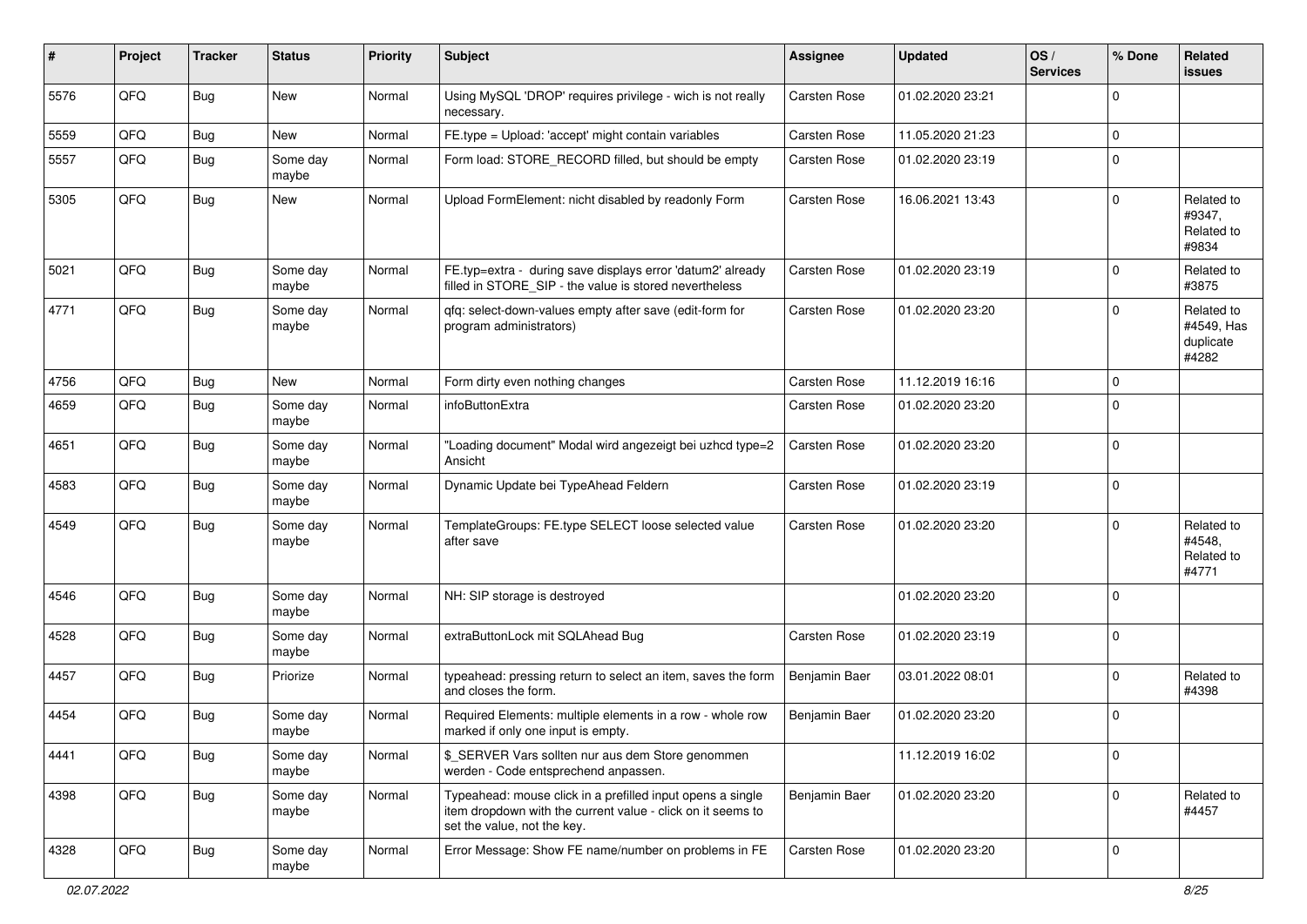| #     | Project | <b>Tracker</b> | <b>Status</b>     | <b>Priority</b> | Subject                                                                                                                       | Assignee            | <b>Updated</b>   | OS/<br><b>Services</b> | % Done      | Related<br><b>issues</b> |
|-------|---------|----------------|-------------------|-----------------|-------------------------------------------------------------------------------------------------------------------------------|---------------------|------------------|------------------------|-------------|--------------------------|
| 4293  | QFQ     | <b>Bug</b>     | Some day<br>maybe | Normal          | Download broken if token 'd:' is missing - but no error<br>message                                                            | <b>Carsten Rose</b> | 11.12.2019 16:03 |                        | $\mathbf 0$ | Related to<br>#7514      |
| 4138  | QFQ     | Bug            | Some day<br>maybe | Normal          | style fehlt                                                                                                                   |                     | 11.12.2019 16:03 |                        | $\mathbf 0$ |                          |
| 4122  | QFQ     | Bug            | Some day<br>maybe | Normal          | file: Render Mode hat keinen Effekt                                                                                           |                     | 11.12.2019 16:03 |                        | $\mathbf 0$ |                          |
| 4092  | QFQ     | <b>Bug</b>     | Some day<br>maybe | Normal          | 1) Logging verbessern wann welches FE warum ausgefuehrt<br>wird, 2) Documentation: Best Practice Template Group               | <b>Carsten Rose</b> | 01.02.2020 23:19 |                        | 0           | Related to<br>#3504      |
| 4008  | QFQ     | <b>Bug</b>     | Some day<br>maybe | Normal          | FormElemen.type=sendmail: wrong 'TO' if 'real<br>name <rea@mail.to>' is used</rea@mail.to>                                    | <b>Carsten Rose</b> | 11.12.2019 16:03 |                        | $\mathbf 0$ |                          |
| 3895  | QFQ     | Bug            | Some day<br>maybe | Normal          | typeahead pedantic: on lehrkredit Idap webpass - if only one<br>person is in dropdown, such person can't be selected          | <b>Carsten Rose</b> | 11.12.2019 16:03 |                        | $\mathbf 0$ |                          |
| 3882  | QFQ     | <b>Bug</b>     | Some day<br>maybe | Normal          | templateGroup: disable 'add' if limit is reached - funktioniert<br>nicht wenn bereits records existierten                     | <b>Carsten Rose</b> | 11.12.2019 16:03 |                        | $\mathbf 0$ |                          |
| 3811  | QFQ     | <b>Bug</b>     | Some day<br>maybe | Normal          | Dynamic Update: extraButtonInfo - Text aktualisieren                                                                          | <b>Carsten Rose</b> | 11.12.2019 16:03 |                        | $\mathbf 0$ | Related to<br>#11517     |
| 3782  | QFQ     | Bug            | Priorize          | Normal          | Bei fehlerhafter Eingabe (z.B. Datum) sollte das erwartete<br>Format angezeigt werden                                         | Carsten Rose        | 01.02.2020 10:13 |                        | $\mathbf 0$ |                          |
| 3750  | QFQ     | Bug            | Some day<br>maybe | Normal          | FE in a row: if one violates check, all are red                                                                               | <b>Carsten Rose</b> | 11.12.2019 16:03 |                        | $\mathbf 0$ |                          |
| 3682  | QFQ     | <b>Bug</b>     | Some day<br>maybe | Normal          | Dynamic update: Radio buttons                                                                                                 | <b>Carsten Rose</b> | 11.12.2019 16:02 |                        | $\mathbf 0$ |                          |
| 3588  | QFQ     | Bug            | Some day<br>maybe | Normal          | templateGroup: versteckte Elemente werden weiterhin<br>gespeichert.                                                           | <b>Carsten Rose</b> | 11.12.2019 16:02 |                        | $\mathbf 0$ |                          |
| 3547  | QFQ     | Bug            | <b>New</b>        | Normal          | FE of type 'note' causes writing of empty fields.                                                                             | Carsten Rose        | 01.02.2020 23:21 |                        | $\mathbf 0$ |                          |
| 3349  | QFQ     | <b>Bug</b>     | Some day<br>maybe | Normal          | config.qfq.ini: a) vertraegt keine '=' im Value (z.B. Passwort),<br>b) Values sollten in ticks einschliessbar sein (spaces, ) | Carsten Rose        | 11.12.2019 16:02 |                        | $\mathbf 0$ |                          |
| 3130  | QFQ     | Bug            | Some day<br>maybe | Normal          | Debug Info's nicht korrekt nach 'New > Save'.                                                                                 | Carsten Rose        | 11.12.2019 16:03 |                        | $\mathbf 0$ | Related to<br>#3253      |
| 2643  | QFQ     | <b>Bug</b>     | Some day<br>maybe | Normal          | Zend / PHP Webinars anschauen                                                                                                 | Carsten Rose        | 01.02.2020 15:56 |                        | $\mathbf 0$ |                          |
| 2063  | QFQ     | <b>Bug</b>     | Some day<br>maybe | Normal          | Pills auf 'inaktiv' setzen falls keine Element auf dem Pill<br>sichtbar sind.                                                 | Benjamin Baer       | 11.12.2019 16:03 |                        | $\mathbf 0$ | Related to<br>#3752      |
| 11195 | QFQ     | <b>Bug</b>     | New               | Low             | Dynamic Update: Note not updated if new text is empty<br>(v20.4)                                                              |                     | 25.09.2020 11:14 |                        | $\mathbf 0$ |                          |
| 7456  | QFQ     | <b>Bug</b>     | Some day<br>maybe | Low             | Todos in Code: solve or make ticket                                                                                           | Carsten Rose        | 16.09.2021 15:10 |                        | $\pmb{0}$   |                          |
| 2665  | QFQ     | <b>Bug</b>     | Priorize          | Normal          | Dynamic Update funktioniert nicht, wenn beim<br>entsprechenden FormElement eine size angegeben ist.                           | Benjamin Baer       | 03.01.2022 08:12 |                        | $30\,$      |                          |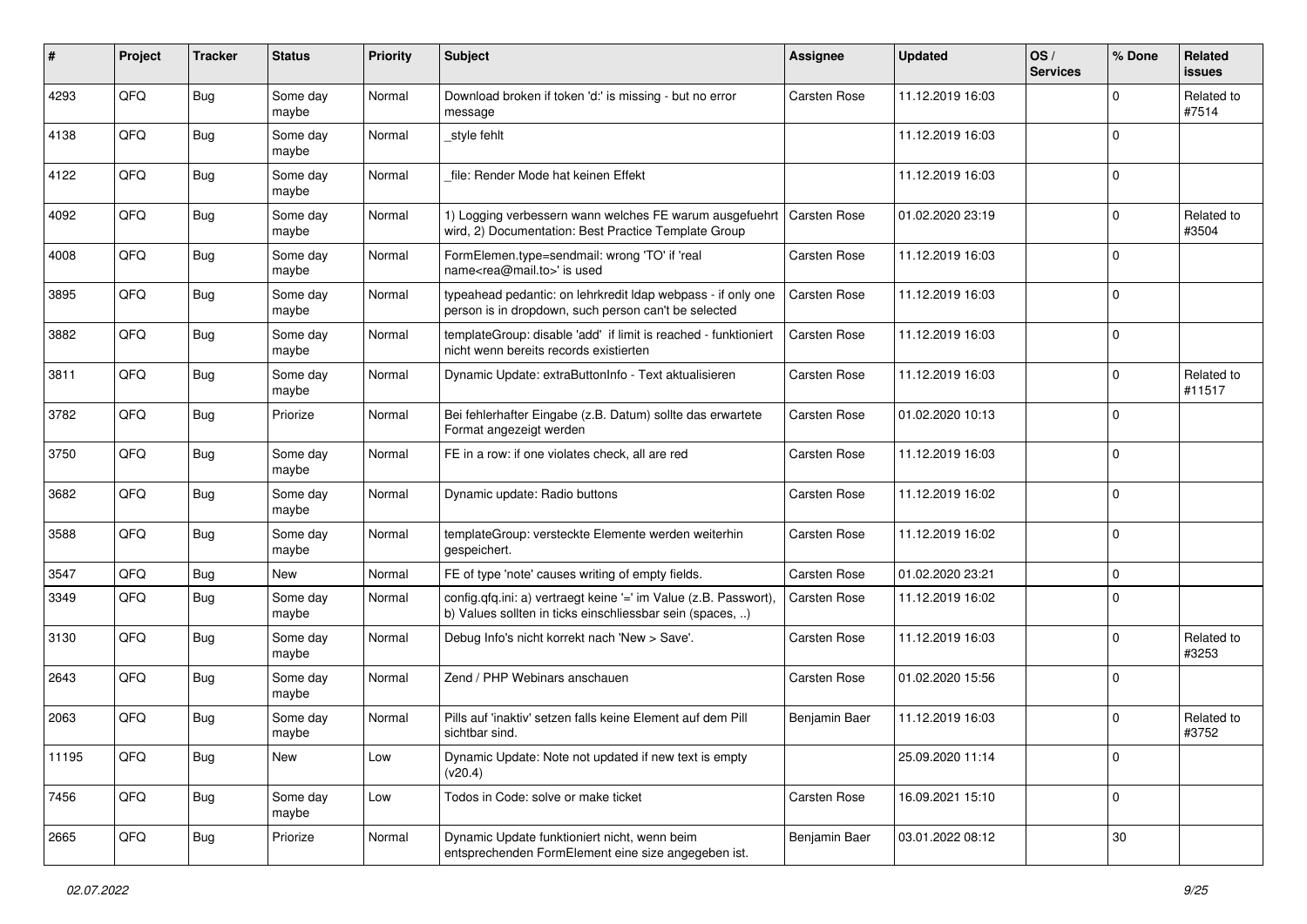| #     | Project | <b>Tracker</b> | <b>Status</b>     | <b>Priority</b> | Subject                                                                                                                               | Assignee            | <b>Updated</b>   | OS/<br><b>Services</b> | % Done      | Related<br>issues                                                      |
|-------|---------|----------------|-------------------|-----------------|---------------------------------------------------------------------------------------------------------------------------------------|---------------------|------------------|------------------------|-------------|------------------------------------------------------------------------|
| 9691  | QFQ     | Bug            | In Progress       | Normal          | Checkbox: dynamic update > readonly                                                                                                   | <b>Carsten Rose</b> | 01.02.2020 23:22 |                        | 50          | Related to<br>#9834                                                    |
| 9789  | QFQ     | Bug            | In Progress       | High            | Record Lock: release to early on 'leave page'                                                                                         | Carsten Rose        | 10.01.2022 09:25 |                        | 100         | Related to<br>#10081.<br>Related to<br>#9173,<br>Related to<br>#8702   |
| 9275  | QFQ     | Bug            | <b>New</b>        | Normal          | autcron: t3 page, which takes to long to respond, is not<br>reported properly                                                         | Carsten Rose        | 01.02.2020 23:22 |                        | 100         |                                                                        |
| 3613  | QFQ     | <b>Bug</b>     | Some day<br>maybe | Normal          | note /note unchecked -> note div (col-md) wird weiterhin<br>aerendert                                                                 | Elias Villiger      | 01.02.2020 23:19 |                        | 100         |                                                                        |
| 11850 | QFQ     | Feature        | <b>New</b>        | Urgent          | Wizard Form: basierend auf einer Tabelle eine Form<br>anlegen.                                                                        |                     | 03.05.2021 21:12 |                        | $\mathbf 0$ | Blocked by<br>#8082                                                    |
| 880   | QFQ     | Feature        | Some day<br>maybe | Urgent          | Security: PHP, SQL Injection, XSS                                                                                                     |                     | 03.05.2021 21:14 |                        | $\mathbf 0$ | Related to<br>#14320                                                   |
| 14187 | QFQ     | Feature        | <b>New</b>        | High            | qfq.log: show current URL                                                                                                             | Carsten Rose        | 28.05.2022 11:02 |                        | $\pmb{0}$   | Related to<br>#13933,<br>Related to<br>#12532,<br>Related to<br>#11893 |
| 13757 | QFQ     | Feature        | <b>New</b>        | High            | QR / Bar-Code Plugin                                                                                                                  | Enis Nuredini       | 19.03.2022 17:43 |                        | $\mathbf 0$ |                                                                        |
| 12544 | QFQ     | Feature        | <b>New</b>        | High            | a) ' AS _link' new also as ' AS _format', b) sortierung via<br>'display: none;', c) '_format' benoeitgt nicht zwingend<br>u/U/p/m/z/d | Carsten Rose        | 14.12.2021 16:03 |                        | $\mathbf 0$ |                                                                        |
| 12532 | QFQ     | Feature        | <b>New</b>        | High            | SIP-Parameter bei Seitenaufruf in Browser-Console<br>anzeigen                                                                         | <b>Carsten Rose</b> | 07.12.2021 17:19 |                        | $\Omega$    | Related to<br>#11893,<br>Related to<br>#14187                          |
| 12186 | QFQ     | Feature        | New               | High            | TinyMCE Config für Objekte                                                                                                            | Carsten Rose        | 07.12.2021 17:19 |                        | $\mathbf 0$ | <b>Blocks</b><br>#12632                                                |
| 11893 | QFQ     | Feature        | <b>New</b>        | High            | Broken SIP: a) only report one time, b) only report in main<br>column                                                                 | Carsten Rose        | 12.05.2021 12:13 |                        | $\Omega$    | Related to<br>#12532.<br>Related to<br>#14187                          |
| 10114 | QFQ     | Feature        | <b>New</b>        | High            | Symbol (Link): 'G:' (Glyphicon) replaced by 'i:' (icon)                                                                               |                     | 07.12.2021 17:19 |                        | $\Omega$    | Related to<br>#3797,<br>Related to<br>#4194                            |
| 9548  | QFQ     | Feature        | Feedback          | High            | FormElement: Pattern mismatch - optional report only on<br>focus lost                                                                 | Benjamin Baer       | 03.05.2021 21:14 |                        | $\mathbf 0$ |                                                                        |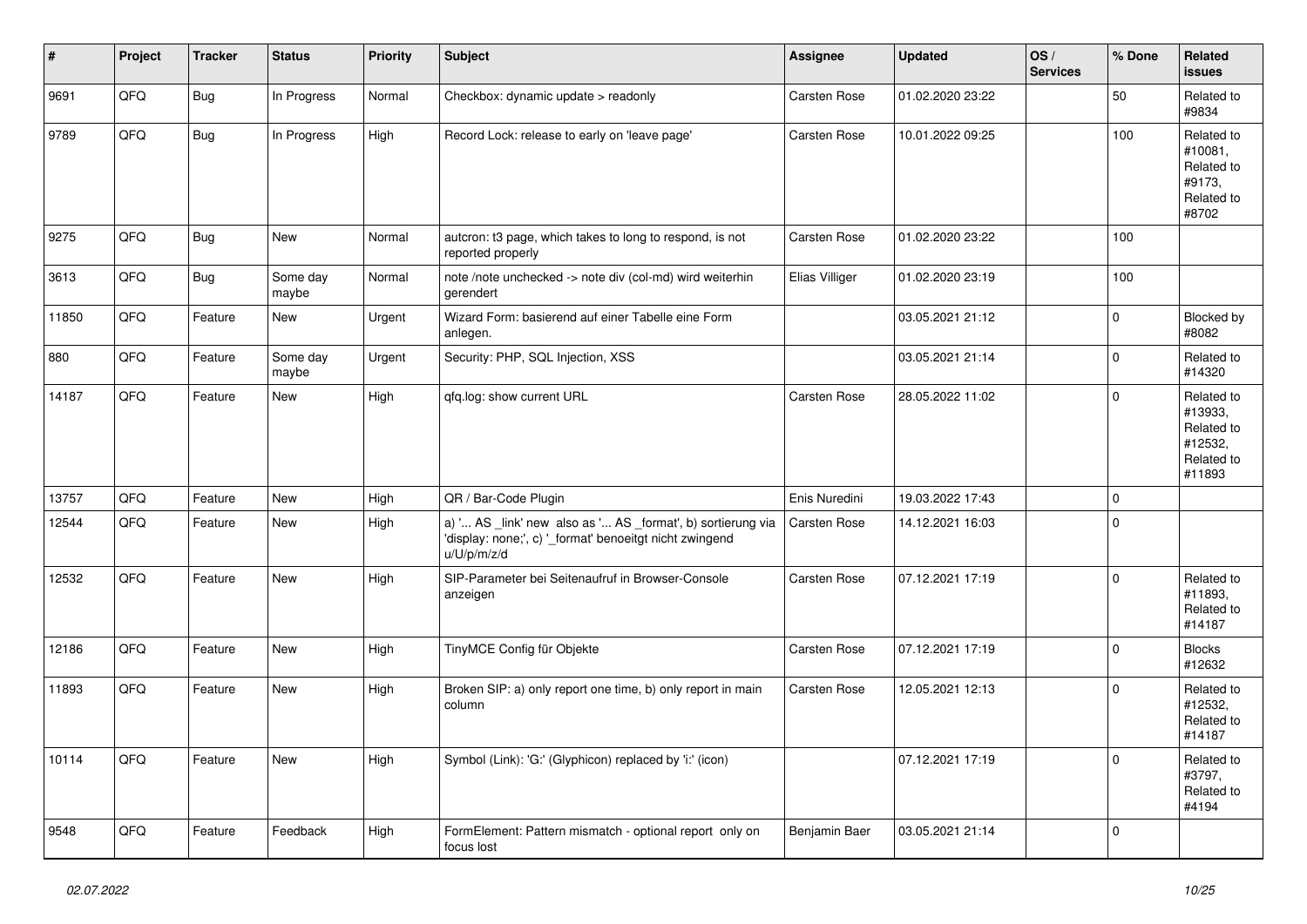| $\vert$ # | Project | Tracker | <b>Status</b>     | <b>Priority</b> | <b>Subject</b>                                                                               | <b>Assignee</b>     | <b>Updated</b>   | OS/<br><b>Services</b> | % Done      | Related<br>issues                                                                                                                                                     |
|-----------|---------|---------|-------------------|-----------------|----------------------------------------------------------------------------------------------|---------------------|------------------|------------------------|-------------|-----------------------------------------------------------------------------------------------------------------------------------------------------------------------|
| 9052      | QFQ     | Feature | Feedback          | High            | Report: CodeMirror with SQL Syntax Highlight in FE                                           | Enis Nuredini       | 08.06.2022 10:25 |                        | $\mathbf 0$ |                                                                                                                                                                       |
| 8962      | QFQ     | Feature | New               | High            | allow for form fields with identical names                                                   | Carsten Rose        | 03.05.2021 21:14 |                        | $\mathbf 0$ |                                                                                                                                                                       |
| 8204      | QFQ     | Feature | Priorize          | High            | Position 'required mark'                                                                     | Carsten Rose        | 16.06.2021 13:44 |                        | $\mathbf 0$ |                                                                                                                                                                       |
| 8082      | QFQ     | Feature | Priorize          | High            | Contact form without saving record                                                           | Carsten Rose        | 07.12.2021 15:20 |                        | $\Omega$    | Related to<br>#8587,<br><b>Blocks</b><br>#11850                                                                                                                       |
| 7850      | QFQ     | Feature | New               | High            | Upload records: non 'pathFileName' column                                                    | Carsten Rose        | 03.05.2021 21:14 |                        | $\mathbf 0$ |                                                                                                                                                                       |
| 7602      | QFQ     | Feature | ToDo              | High            | Multi Select: with checkboxes                                                                | Benjamin Baer       | 22.03.2022 09:07 |                        | $\mathbf 0$ |                                                                                                                                                                       |
| 5715      | QFQ     | Feature | New               | High            | PDF Caching                                                                                  | Carsten Rose        | 03.05.2021 21:14 |                        | $\mathbf 0$ | Related to<br>#5851,<br>Related to<br>#6357                                                                                                                           |
| 4258      | QFQ     | Feature | Some day<br>maybe | High            | <b>System Defaults: Forms</b>                                                                | <b>Carsten Rose</b> | 03.05.2021 21:14 |                        | $\mathbf 0$ |                                                                                                                                                                       |
| 3990      | QFQ     | Feature | Some day<br>maybe | High            | custom class definition: add space automatically                                             | Carsten Rose        | 03.05.2021 21:14 |                        | $\mathbf 0$ |                                                                                                                                                                       |
| 3967      | QFQ     | Feature | Some day<br>maybe | High            | Report: Checkbox, Radio, Dropdown, Input welches ohne<br>Submit funktioniert - 'Inline-Form' | Carsten Rose        | 03.05.2021 21:14 |                        | $\mathbf 0$ |                                                                                                                                                                       |
| 3848      | QFQ     | Feature | Some day<br>maybe | High            | Antivirus check fuer Upload files in qfq?                                                    | Carsten Rose        | 03.05.2021 21:14 |                        | $\mathbf 0$ | Related to<br>#4131                                                                                                                                                   |
| 3727      | QFQ     | Feature | New               | High            | Security: Session Hijacking erschweren                                                       | Carsten Rose        | 03.05.2021 21:14 |                        | $\mathbf 0$ |                                                                                                                                                                       |
| 14376     | QFQ     | Feature | New               | Normal          | QFQ Bootstrap: if missing, create stored procedures                                          | Enis Nuredini       | 19.06.2022 16:37 |                        | $\mathbf 0$ |                                                                                                                                                                       |
| 14371     | QFQ     | Feature | Priorize          | Normal          | LDAP via REPORT                                                                              | Carsten Rose        | 19.06.2022 16:37 |                        | 0           |                                                                                                                                                                       |
| 14320     | QFQ     | Feature | ToDo              | Normal          | Allow specific HTML Tags and Attributes: general, TinyMCE                                    | Enis Nuredini       | 17.06.2022 10:44 |                        | $\mathbf 0$ | Related to<br>#12664,<br>Related to<br>#12039,<br>Related to<br>#11702,<br>Related to<br>#7239,<br>Related to<br>#3708,<br>Related to<br>#3646,<br>Related to<br>#880 |
| 14290     | QFQ     | Feature | Priorize          | Normal          | FormEditor: Show Table Definition                                                            | Carsten Rose        | 19.06.2022 16:37 |                        | 0           |                                                                                                                                                                       |
| 14227     | QFQ     | Feature | New               | Normal          | Selenium Konkurrenz: cypress.io                                                              | Enis Nuredini       | 28.05.2022 11:02 |                        | 0           |                                                                                                                                                                       |
| 14185     | QFG     | Feature | New               | Normal          | External/Autocron.php - better suitable directory                                            | Support: System     | 28.05.2022 11:03 |                        | $\mathsf 0$ |                                                                                                                                                                       |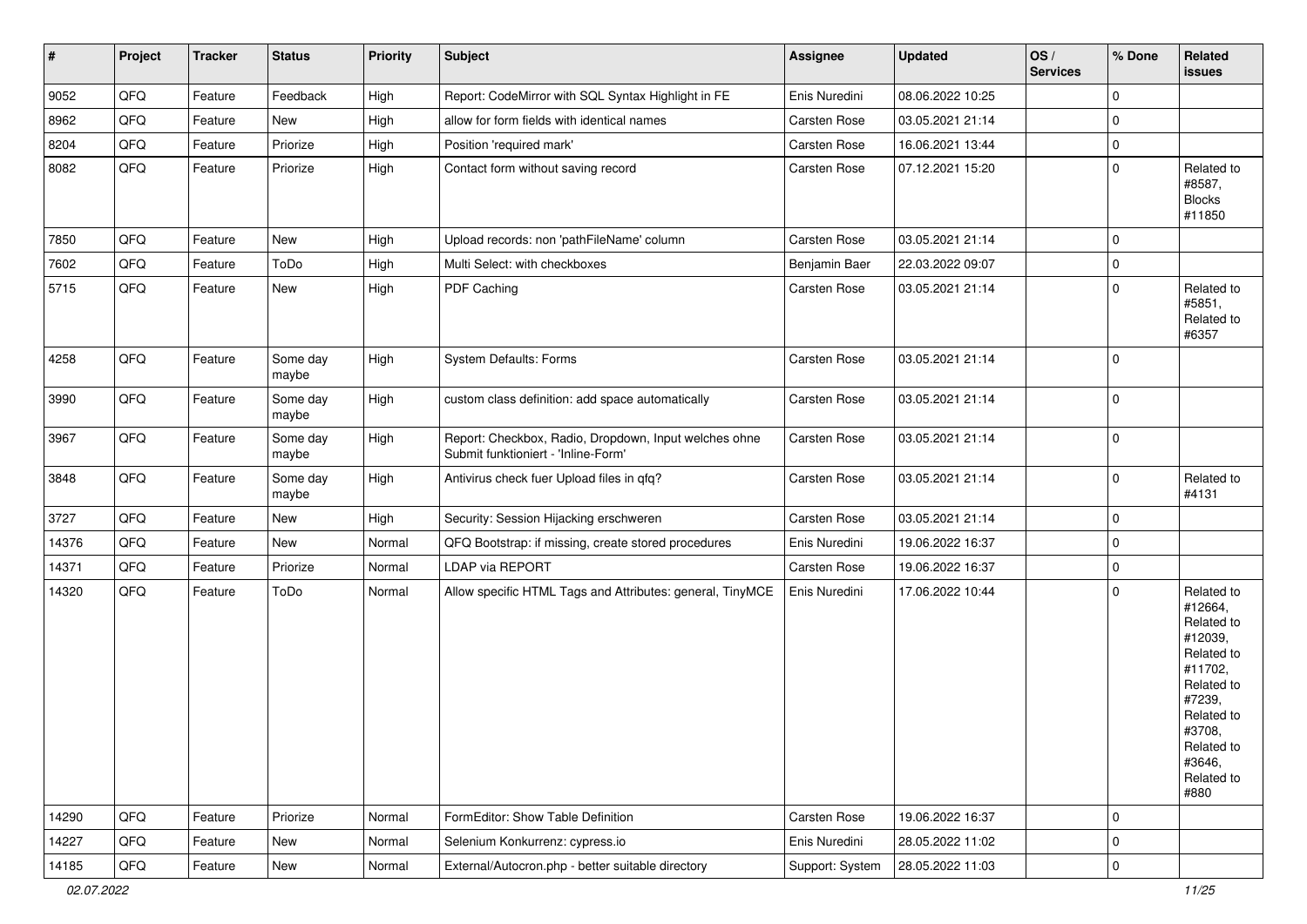| $\vert$ # | Project | <b>Tracker</b> | <b>Status</b>              | Priority | <b>Subject</b>                                                               | <b>Assignee</b>        | <b>Updated</b>   | OS/<br><b>Services</b> | % Done      | <b>Related</b><br><b>issues</b>                                        |
|-----------|---------|----------------|----------------------------|----------|------------------------------------------------------------------------------|------------------------|------------------|------------------------|-------------|------------------------------------------------------------------------|
| 14090     | QFQ     | Feature        | <b>New</b>                 | Normal   | Nützliche _script funktionen                                                 | <b>Carsten Rose</b>    | 28.05.2022 11:03 |                        | $\mathbf 0$ |                                                                        |
| 14028     | QFQ     | Feature        | <b>New</b>                 | Normal   | Required notification: visual nicer                                          | Enis Nuredini          | 28.05.2022 11:01 |                        | $\mathbf 0$ |                                                                        |
| 13945     | QFQ     | Feature        | <b>New</b>                 | Normal   | As link: content before/after link                                           | Enis Nuredini          | 28.05.2022 11:01 |                        | $\mathbf 0$ | Related to<br>#12262                                                   |
| 13900     | QFQ     | Feature        | Priorize                   | Normal   | Selenium: Check das Cookie/PDF funktioniert                                  | Enis Nuredini          | 25.03.2022 12:45 |                        | $\mathbf 0$ |                                                                        |
| 13843     | QFQ     | Feature        | <b>New</b>                 | Normal   | Create JWT via QFQ                                                           | Carsten Rose           | 19.03.2022 17:42 |                        | $\Omega$    |                                                                        |
| 13841     | QFQ     | Feature        | New                        | Normal   | Create PDF via iText - evaluate                                              | <b>Carsten Rose</b>    | 19.03.2022 17:42 |                        | $\pmb{0}$   |                                                                        |
| 13700     | QFQ     | Feature        | New                        | Normal   | Redesign qfq.io Seite                                                        | <b>Carsten Rose</b>    | 19.03.2022 17:43 |                        | $\mathbf 0$ |                                                                        |
| 13609     | QFQ     | Feature        | <b>New</b>                 | Normal   | QFQ Introduction: Seite aufloesen                                            | Philipp<br>Gröbelbauer | 28.05.2022 11:02 |                        | $\mathbf 0$ |                                                                        |
| 13608     | QFQ     | Feature        | Some day<br>maybe          | Normal   | Automatic Browser Language Redirect                                          | Enis Nuredini          | 17.06.2022 08:35 |                        | $\mathbf 0$ |                                                                        |
| 13566     | QFQ     | Feature        | Ready to sync<br>(develop) | Normal   | Delete config-example.qfq.php file                                           | <b>Carsten Rose</b>    | 23.12.2021 09:25 |                        | $\Omega$    |                                                                        |
| 13467     | QFQ     | Feature        | New                        | Normal   | ChangeLog Generator                                                          | <b>Carsten Rose</b>    | 19.03.2022 17:46 |                        | $\mathbf 0$ | Related to<br>#11460                                                   |
| 13354     | QFQ     | Feature        | <b>New</b>                 | Normal   | Using Websocket in QFQ                                                       | <b>Carsten Rose</b>    | 10.11.2021 15:47 |                        | $\mathbf 0$ |                                                                        |
| 12679     | QFQ     | Feature        | <b>New</b>                 | Normal   | tablesorter: custom column width                                             | Carsten Rose           | 16.06.2021 11:10 |                        | $\mathbf 0$ |                                                                        |
| 12664     | QFQ     | Feature        | <b>New</b>                 | Normal   | TinyMCE: report/remove malicous HTML/JS Code                                 | <b>Carsten Rose</b>    | 19.03.2022 17:47 |                        | $\Omega$    | Related to<br>#14320                                                   |
| 12630     | QFQ     | Feature        | In Progress                | Normal   | Input: date[time]: min / max values                                          | Enis Nuredini          | 20.06.2022 18:31 |                        | $\mathbf 0$ | Related to<br>#10096,<br>Related to<br>#14302.<br>Related to<br>#14303 |
| 12611     | QFQ     | Feature        | Some day<br>maybe          | Normal   | Refactoring: Bootstrap with Lazy Loading                                     | <b>Carsten Rose</b>    | 08.06.2022 10:37 |                        | $\mathbf 0$ | Related to<br>#12490,<br>Related to<br>#10013,<br>Related to<br>#7732  |
| 12603     | QFQ     | Feature        | <b>New</b>                 | Normal   | Dropdown (Select), Radio, checkbox:<br>itemListAlways={{!SELECT key, value}} | <b>Carsten Rose</b>    | 19.03.2022 17:47 |                        | $\Omega$    |                                                                        |
| 12556     | QFQ     | Feature        | New                        | Normal   | Pills Title: colored = static or dynamic on allrequiredgiven                 | Benjamin Baer          | 19.03.2022 17:49 |                        | $\mathbf 0$ |                                                                        |
| 12504     | QFQ     | Feature        | Priorize                   | Normal   | sql.log: report fe.id                                                        | Carsten Rose           | 05.05.2021 22:09 |                        | $\mathbf 0$ |                                                                        |
| 12503     | QFQ     | Feature        | Priorize                   | Normal   | Detect dangerous UPDATE statement with missing WHERE                         | Carsten Rose           | 05.05.2021 22:09 |                        | $\mathbf 0$ |                                                                        |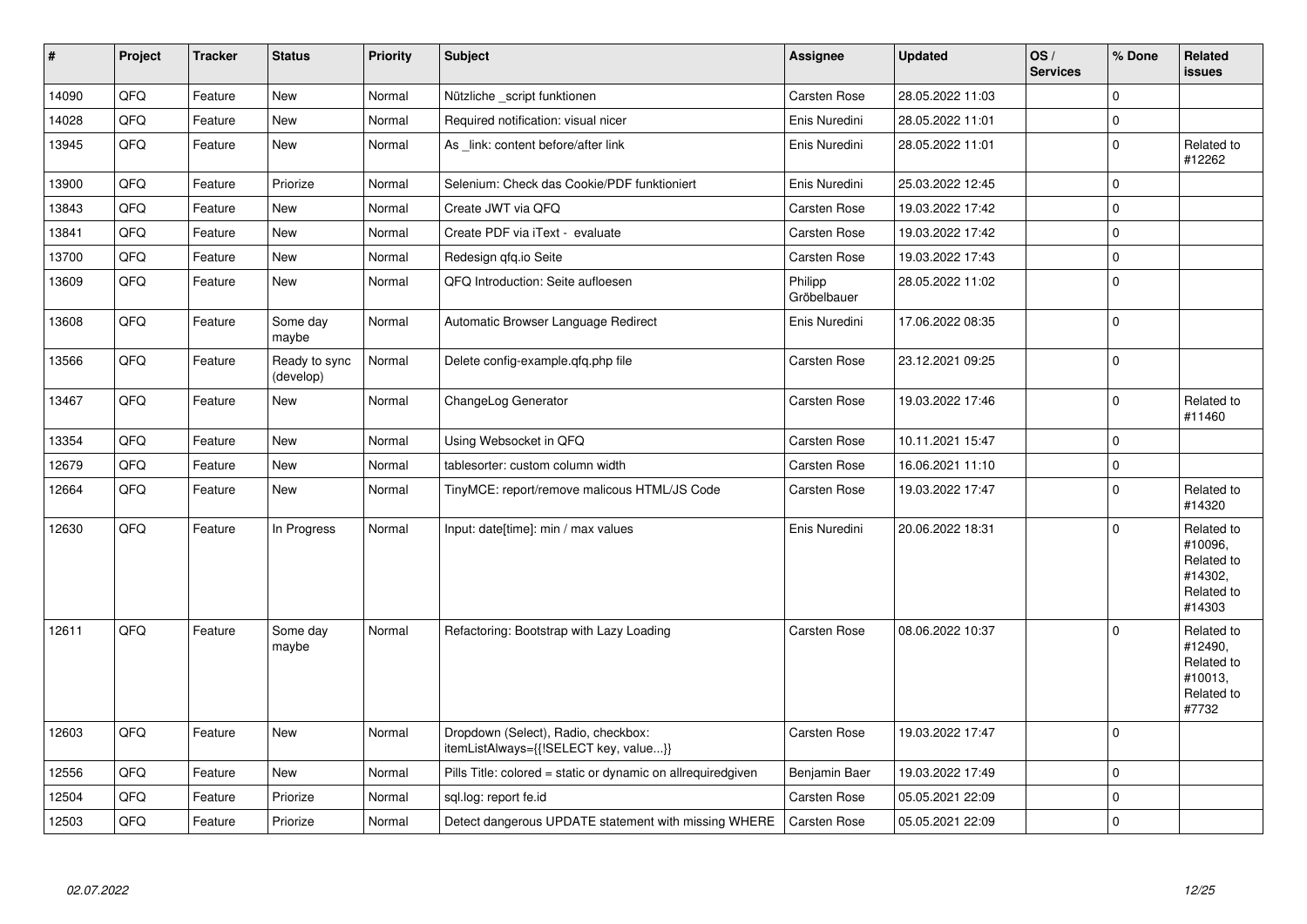| #     | Project | <b>Tracker</b> | <b>Status</b>     | <b>Priority</b> | <b>Subject</b>                                                                                                 | <b>Assignee</b>     | <b>Updated</b>   | OS/<br><b>Services</b> | % Done      | Related<br>issues                                                           |
|-------|---------|----------------|-------------------|-----------------|----------------------------------------------------------------------------------------------------------------|---------------------|------------------|------------------------|-------------|-----------------------------------------------------------------------------|
| 12490 | QFQ     | Feature        | <b>New</b>        | Normal          | Loading Plugins in QFQ - see what tinymce does. (lazy<br>loading)                                              | Benjamin Baer       | 08.06.2022 10:37 |                        | $\Omega$    | Related to<br>#12611,<br>Related to<br>#10013,<br>Related to<br>#7732       |
| 12480 | QFQ     | Feature        | <b>New</b>        | Normal          | If QFQ upgrade is running, block further request                                                               | <b>Carsten Rose</b> | 03.05.2021 20:45 |                        | $\mathbf 0$ |                                                                             |
| 12477 | QFQ     | Feature        | <b>New</b>        | Normal          | Support for refactoring: Form, FormElement, diverse<br>Tabellen/Spalten, tt-content Records                    | <b>Carsten Rose</b> | 03.05.2021 20:45 |                        | $\Omega$    |                                                                             |
| 12476 | QFQ     | Feature        | New               | Normal          | clearMe: a) should trigger 'dirty', b) sticky on textarea resize                                               | Benjamin Baer       | 04.01.2022 08:40 |                        | $\mathbf 0$ | Related to<br>#9528                                                         |
| 12474 | QFQ     | Feature        | <b>New</b>        | Normal          | Check BaseConfigURL if it is given and the the last char is '/'                                                | <b>Carsten Rose</b> | 03.05.2021 20:45 |                        | $\Omega$    |                                                                             |
| 12465 | QFQ     | Feature        | New               | Normal          | QFQ Function: use in FE to fill StoreRecord                                                                    | Carsten Rose        | 05.05.2021 21:58 |                        | $\mathbf 0$ |                                                                             |
| 12452 | QFQ     | Feature        | Priorize          | Normal          | BaseURL: alsways with '/' at the end                                                                           | Carsten Rose        | 19.06.2022 13:45 |                        | $\Omega$    | Related to<br>#10782                                                        |
| 12439 | QFQ     | Feature        | In Progress       | Normal          | TinyMCE Paste from Word & Character Count/Limit                                                                | <b>Carsten Rose</b> | 05.05.2021 22:15 |                        | $\mathbf 0$ |                                                                             |
| 12413 | QFQ     | Feature        | New               | Normal          | STORE_TYPO3: enhance for {{be_users.email:T}},<br>{{fe_users.email:T}}                                         | Carsten Rose        | 03.05.2021 20:45 |                        | $\Omega$    | Related to<br>#12412,<br>Related to<br>#10012                               |
| 12412 | QFQ     | Feature        | <b>New</b>        | Normal          | Action/Escape qualifier 'e' (empty), '0': if given, an empty<br>string (or '0') will be treated as 'not found' | <b>Carsten Rose</b> | 08.05.2021 09:40 |                        | $\Omega$    | Related to<br>#12413,<br>Related to<br>#10012                               |
| 12400 | QFQ     | Feature        | <b>New</b>        | Normal          | Tutorial ist in QFQ Doku, Wird in der Suche gefunden, es<br>gibt aber kein Menupunkt - Inhalt ueberpruefen     | <b>Carsten Rose</b> | 03.05.2021 20:45 |                        | $\mathbf 0$ |                                                                             |
| 12337 | QFQ     | Feature        | Some day<br>maybe | Normal          | Database.php: better caching                                                                                   | Carsten Rose        | 16.09.2021 15:10 |                        | $\mathbf 0$ |                                                                             |
| 12330 | QFQ     | Feature        | <b>New</b>        | Normal          | Copy to input field / text area / TinyMCE                                                                      | <b>Carsten Rose</b> | 07.04.2021 09:01 |                        | $\mathbf 0$ |                                                                             |
| 12315 | QFQ     | Feature        | Some day<br>maybe | Normal          | Form History (Diffs) / Backups                                                                                 | Carsten Rose        | 16.09.2021 15:10 |                        | $\Omega$    |                                                                             |
| 12269 | QFQ     | Feature        | <b>New</b>        | Normal          | 2FA - Login                                                                                                    | Carsten Rose        | 03.05.2021 20:45 |                        | $\mathbf 0$ |                                                                             |
| 12262 | QFQ     | Feature        | ToDo              | Normal          | Form buttons on top: more customable                                                                           | Enis Nuredini       | 17.06.2022 10:44 |                        | $\Omega$    | Related to<br>#13945, Has<br>duplicate<br>#4046, Has<br>duplicate<br>#10080 |
| 12163 | QFQ     | Feature        | <b>New</b>        | Normal          | Checkbox: table wrap                                                                                           | Carsten Rose        | 03.05.2021 20:51 |                        | $\mathbf 0$ |                                                                             |
| 12162 | QFQ     | Feature        | New               | Normal          | FE.type=sendmail: personalized mailing (several mails) via<br>template                                         | Carsten Rose        | 03.05.2021 20:45 |                        | $\Omega$    |                                                                             |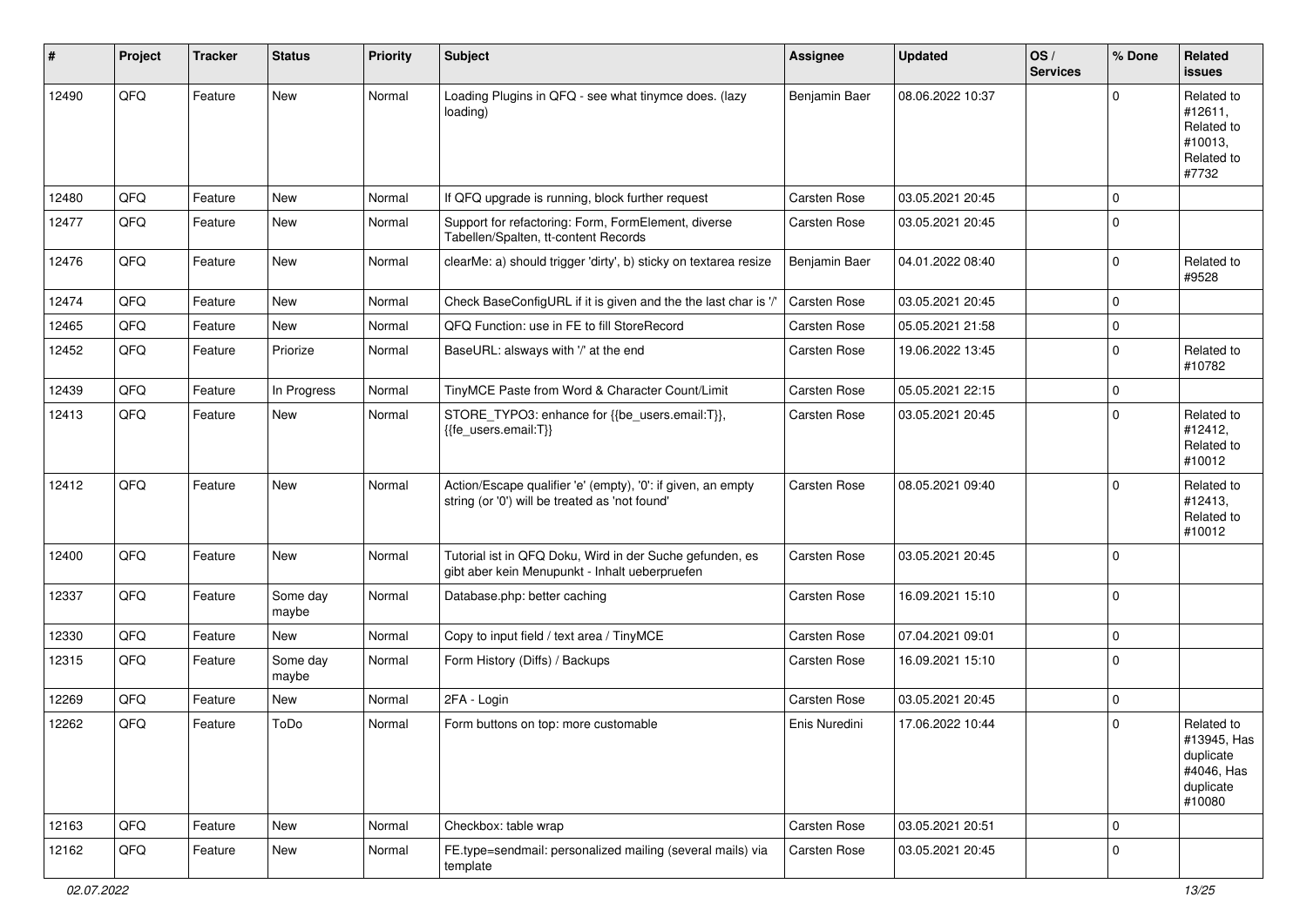| #     | Project | <b>Tracker</b> | <b>Status</b> | <b>Priority</b> | <b>Subject</b>                                                                                       | <b>Assignee</b>                                        | <b>Updated</b>      | OS/<br><b>Services</b> | % Done      | Related<br><b>issues</b>                     |                      |
|-------|---------|----------------|---------------|-----------------|------------------------------------------------------------------------------------------------------|--------------------------------------------------------|---------------------|------------------------|-------------|----------------------------------------------|----------------------|
| 12156 | QFQ     | Feature        | <b>New</b>    | Normal          | Form: Optional disable 'leave page'                                                                  |                                                        | 03.05.2021 20:45    |                        | $\mathbf 0$ |                                              |                      |
| 12146 | QFQ     | Feature        | New           | Normal          | Autocron Job: Anzeigen wann der naechste Job ausgefuehrt<br>wird, resp das er nicht ausgefuehrt wird | <b>Carsten Rose</b>                                    | 15.03.2021 15:23    |                        | $\Omega$    |                                              |                      |
| 12135 | QFQ     | Feature        | <b>New</b>    | Normal          | Subrecord: Notiz                                                                                     |                                                        | 24.04.2021 16:58    |                        | $\Omega$    |                                              |                      |
| 12119 | QFQ     | Feature        | New           | Normal          | AS paged: error message missing if there ist no 'r' argument.                                        | <b>Carsten Rose</b>                                    | 03.05.2021 20:51    |                        | $\pmb{0}$   |                                              |                      |
| 12109 | QFQ     | Feature        | New           | Normal          | Donwload Link: Plain, SIP, Persistent Link, Peristent SIP -<br>new notation                          | <b>Carsten Rose</b>                                    | 03.05.2021 20:45    |                        | $\mathbf 0$ | Related to<br>#12085                         |                      |
| 12039 | QFQ     | Feature        | <b>New</b>    | Normal          | Missing htmlSpecialChar() in pre processing on form submit                                           |                                                        | 18.02.2021 00:09    |                        | $\Omega$    | Related to<br>#14320                         |                      |
| 12038 | QFQ     | Feature        | <b>New</b>    | Normal          | a) STORE VAR: filenameOnlyStripUniq, b) SP:<br>QSTRIPUNIQ()                                          |                                                        | 17.02.2021 23:55    |                        | $\mathbf 0$ |                                              |                      |
| 12024 | QFQ     | Feature        | <b>New</b>    | Normal          | Excel Export: text columns by default decode<br>htmlspeciachar()                                     | <b>Carsten Rose</b>                                    | 17.02.2021 23:55    |                        | $\mathbf 0$ | Related to<br>#12022                         |                      |
| 12023 | QFQ     | Feature        | <b>New</b>    | Normal          | MySQL Stored Precdure: QDECODESPECIALCHAR()                                                          | <b>Carsten Rose</b>                                    | 16.02.2021 11:16    |                        | $\mathbf 0$ | Related to<br>#12022                         |                      |
| 11980 | QFQ     | Feature        | In Progress   | Normal          | protected verzeichnis MUSS geschützt werden                                                          | <b>Carsten Rose</b>                                    | 07.09.2021 13:30    |                        | $\mathbf 0$ |                                              |                      |
| 11955 | QFQ     | Feature        | <b>New</b>    | Normal          | subrecord: new title option to set <th> attributes - e.g. to<br/>customize tablesorter options.</th> | attributes - e.g. to<br>customize tablesorter options. | <b>Carsten Rose</b> | 03.05.2021 20:47       |             | $\Omega$                                     | Related to<br>#11775 |
| 11892 | QFQ     | Feature        | <b>New</b>    | Normal          | tablesorter: columns with links are hard to order - new<br>qualifier 'Y: <ord>'</ord>                | Enis Nuredini                                          | 23.03.2022 09:22    |                        | $\Omega$    |                                              |                      |
| 11775 | QFQ     | Feature        | New           | Normal          | Subrecord Tooltip pro Feld                                                                           | <b>Carsten Rose</b>                                    | 18.12.2020 15:22    |                        | $\Omega$    | Related to<br>#11955                         |                      |
| 11747 | QFQ     | Feature        | <b>New</b>    | Normal          | Maintenance Page with Redirect                                                                       | Carsten Rose                                           | 03.05.2021 20:47    |                        | $\mathbf 0$ | Related to<br>#11741                         |                      |
| 11716 | QFQ     | Feature        | <b>New</b>    | Normal          | Form an beliebiger Stelle im Report anzeigen                                                         |                                                        | 09.12.2020 09:47    |                        | $\Omega$    |                                              |                      |
| 11702 | QFQ     | Feature        | New           | Normal          | HTML Special Char makes no sense for 'allbut' if '&' is<br>forbidden                                 | <b>Carsten Rose</b>                                    | 07.12.2021 16:35    |                        | $\mathbf 0$ | Related to<br>#5112,<br>Related to<br>#14320 |                      |
| 11535 | QFQ     | Feature        | <b>New</b>    | Normal          | Ability to create SQL columns in frontend QFQ forms                                                  |                                                        | 17.11.2020 12:11    |                        | $\mathbf 0$ |                                              |                      |
| 11534 | QFQ     | Feature        | <b>New</b>    | Normal          | Report: Action on selected rows - Table batchprocessing<br>feature                                   |                                                        | 18.11.2020 08:15    |                        | $\Omega$    |                                              |                      |
| 11523 | QFQ     | Feature        | <b>New</b>    | Normal          | Mit dynamic Update erkennen, ob Upload gemacht wurde                                                 | <b>Carsten Rose</b>                                    | 13.11.2020 15:07    |                        | $\Omega$    | Related to<br>#9533                          |                      |
| 11516 | QFQ     | Feature        | <b>New</b>    | Normal          | Multi Page Form (Previous/Next Buttons)                                                              | <b>Carsten Rose</b>                                    | 16.03.2021 17:52    |                        | $\mathbf 0$ |                                              |                      |
| 11504 | QFQ     | Feature        | <b>New</b>    | Normal          | Dynamic Update: Button text update for 'Save',' Close' &<br>'Delete'                                 | <b>Carsten Rose</b>                                    | 12.11.2020 23:44    |                        | $\mathbf 0$ |                                              |                      |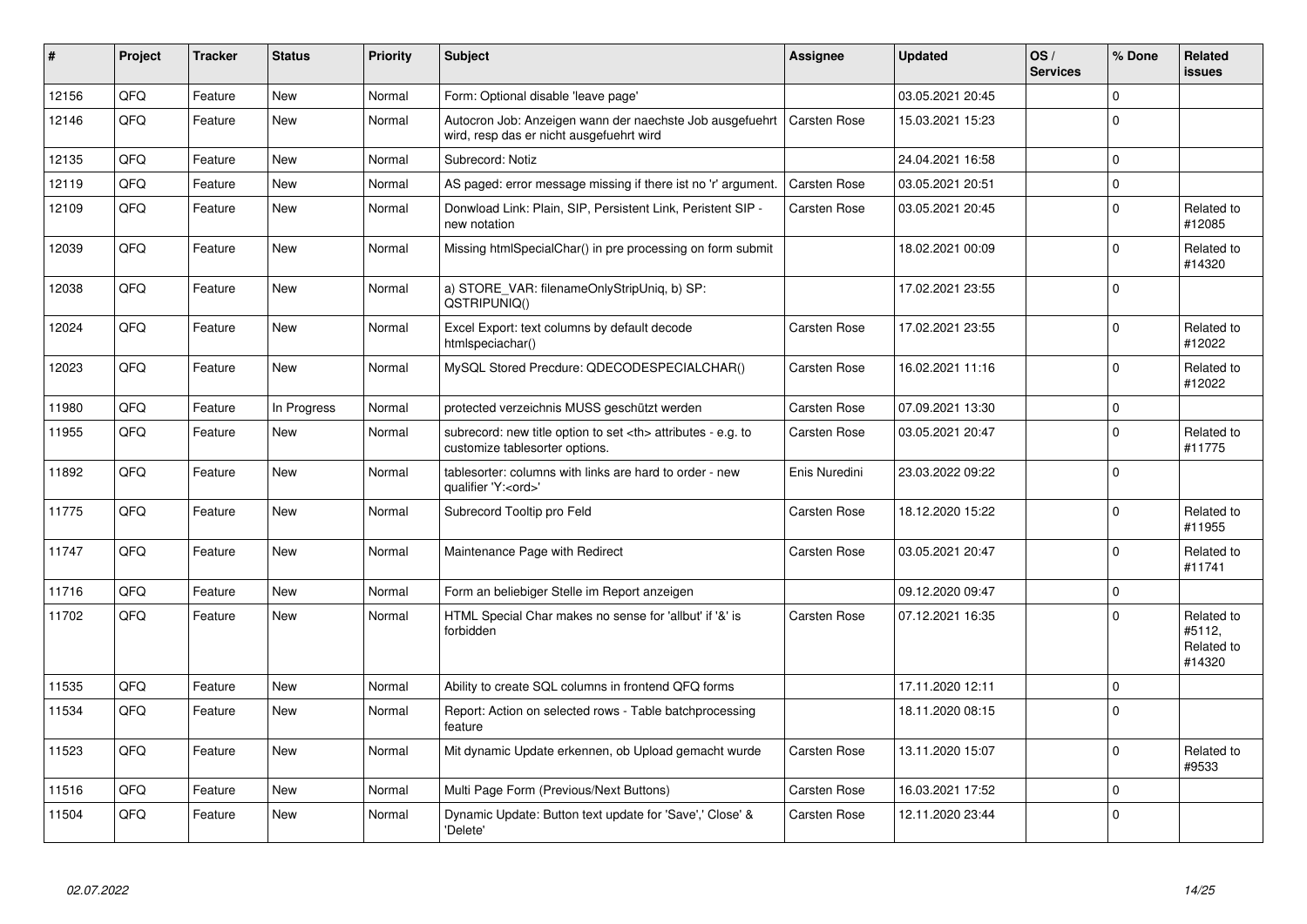| $\vert$ # | Project | <b>Tracker</b> | <b>Status</b>     | Priority | <b>Subject</b>                                                                      | <b>Assignee</b>     | <b>Updated</b>   | OS/<br><b>Services</b> | % Done      | Related<br><b>issues</b>                     |
|-----------|---------|----------------|-------------------|----------|-------------------------------------------------------------------------------------|---------------------|------------------|------------------------|-------------|----------------------------------------------|
| 11460     | QFQ     | Feature        | New               | Normal   | Easier creation of changelog: gitchangelog                                          | Carsten Rose        | 12.06.2021 10:20 |                        | $\mathbf 0$ | Related to<br>#13467                         |
| 11323     | QFQ     | Feature        | Some day<br>maybe | Normal   | Report Frontend Editor Modal + Codemirror                                           | Carsten Rose        | 16.09.2021 15:10 |                        | 0           | Related to<br>#11036                         |
| 11322     | QFQ     | Feature        | Some day<br>maybe | Normal   | Form Element JSON - (multiline parameter field)                                     | <b>Carsten Rose</b> | 16.09.2021 15:10 |                        | $\mathbf 0$ |                                              |
| 11320     | QFQ     | Feature        | Priorize          | Normal   | Typo3 Version 10 support                                                            | Carsten Rose        | 05.05.2021 22:09 |                        | $\mathbf 0$ |                                              |
| 11217     | QFQ     | Feature        | Some day<br>maybe | Normal   | <b>Extend Script Functionality</b>                                                  | Carsten Rose        | 16.09.2021 15:10 |                        | $\mathbf 0$ |                                              |
| 11080     | QFQ     | Feature        | New               | Normal   | Send MQTT messages                                                                  | Carsten Rose        | 29.08.2020 19:49 |                        | $\mathbf 0$ |                                              |
| 11076     | QFQ     | Feature        | In Progress       | Normal   | SELECT  AS _websocket                                                               | Carsten Rose        | 30.08.2020 17:49 |                        | $\mathbf 0$ |                                              |
| 11036     | QFQ     | Feature        | Some day<br>maybe | Normal   | inline report editor permissions                                                    | Carsten Rose        | 16.09.2021 15:09 |                        | $\mathbf 0$ | Related to<br>#11323                         |
| 10996     | QFQ     | Feature        | <b>New</b>        | Normal   | Download video via sip: no seek                                                     | Carsten Rose        | 12.08.2020 14:18 |                        | $\mathbf 0$ |                                              |
| 10979     | QFQ     | Feature        | New               | Normal   | Ajax Calls an API - dataReport                                                      | Carsten Rose        | 11.05.2022 12:15 |                        | $\mathbf 0$ |                                              |
| 10976     | QFQ     | Feature        | New               | Normal   | Excel Export Verbesserungen                                                         | Carsten Rose        | 06.08.2020 10:56 |                        | $\mathbf 0$ |                                              |
| 10874     | QFQ     | Feature        | <b>New</b>        | Normal   | Erstellen eines Foreign Keys in der Tabelle "FormElement"                           |                     | 13.07.2020 10:11 |                        | 0           |                                              |
| 10819     | QFQ     | Feature        | New               | Normal   | Persistent SIP - second try                                                         | Carsten Rose        | 29.06.2020 23:02 |                        | $\mathbf 0$ | Related to<br>#6261                          |
| 10782     | QFQ     | Feature        | Feedback          | Normal   | Tiny MCE: Image Upload                                                              | Enis Nuredini       | 16.05.2022 23:16 |                        | $\mathbf 0$ | Related to<br>#12452                         |
| 10763     | QFQ     | Feature        | New               | Normal   | form accessed and submitted despite logout?                                         |                     | 16.06.2020 11:43 |                        | $\mathbf 0$ |                                              |
| 10745     | QFQ     | Feature        | Some day<br>maybe | Normal   | Tablesorter Excel Export                                                            | <b>Carsten Rose</b> | 16.09.2021 15:09 |                        | $\mathbf 0$ |                                              |
| 10738     | QFQ     | Feature        | Some day<br>maybe | Normal   | CORS headers for external API requests                                              |                     | 10.06.2020 14:00 |                        | $\mathbf 0$ |                                              |
| 10716     | QFQ     | Feature        | Some day<br>maybe | Normal   | Business Logic mit Externen Skripten                                                | <b>Carsten Rose</b> | 16.09.2021 15:10 |                        | $\mathbf 0$ | Related to<br>#10713,<br>Related to<br>#8217 |
| 10714     | QFQ     | Feature        | <b>New</b>        | Normal   | multi Table Form                                                                    | <b>Carsten Rose</b> | 16.03.2021 18:44 |                        | $\mathbf 0$ |                                              |
| 10593     | QFQ     | Feature        | New               | Normal   | label2: text behind input element                                                   | Carsten Rose        | 16.05.2020 10:57 |                        | 0           |                                              |
| 10569     | QFQ     | Feature        | Priorize          | Normal   | link blank more safe                                                                | Enis Nuredini       | 25.03.2022 12:44 |                        | $\pmb{0}$   |                                              |
| 10463     | QFQ     | Feature        | New               | Normal   | Report_link: expliztes setzen von HTML Tags (Bedarf fuer<br>'data-selenium' & 'id') | Enis Nuredini       | 23.03.2022 09:23 |                        | $\mathbf 0$ | Related to<br>#7648                          |
| 10443     | QFO     | Feature        | In Progress       | Normal   | Konzept_api / _live                                                                 | <b>Carsten Rose</b> | 07.05.2020 09:39 |                        | $\mathbf 0$ |                                              |
| 10384     | QFQ     | Feature        | New               | Normal   | Parameter Exchange QFQ Instances                                                    |                     | 07.05.2020 09:38 |                        | $\pmb{0}$   |                                              |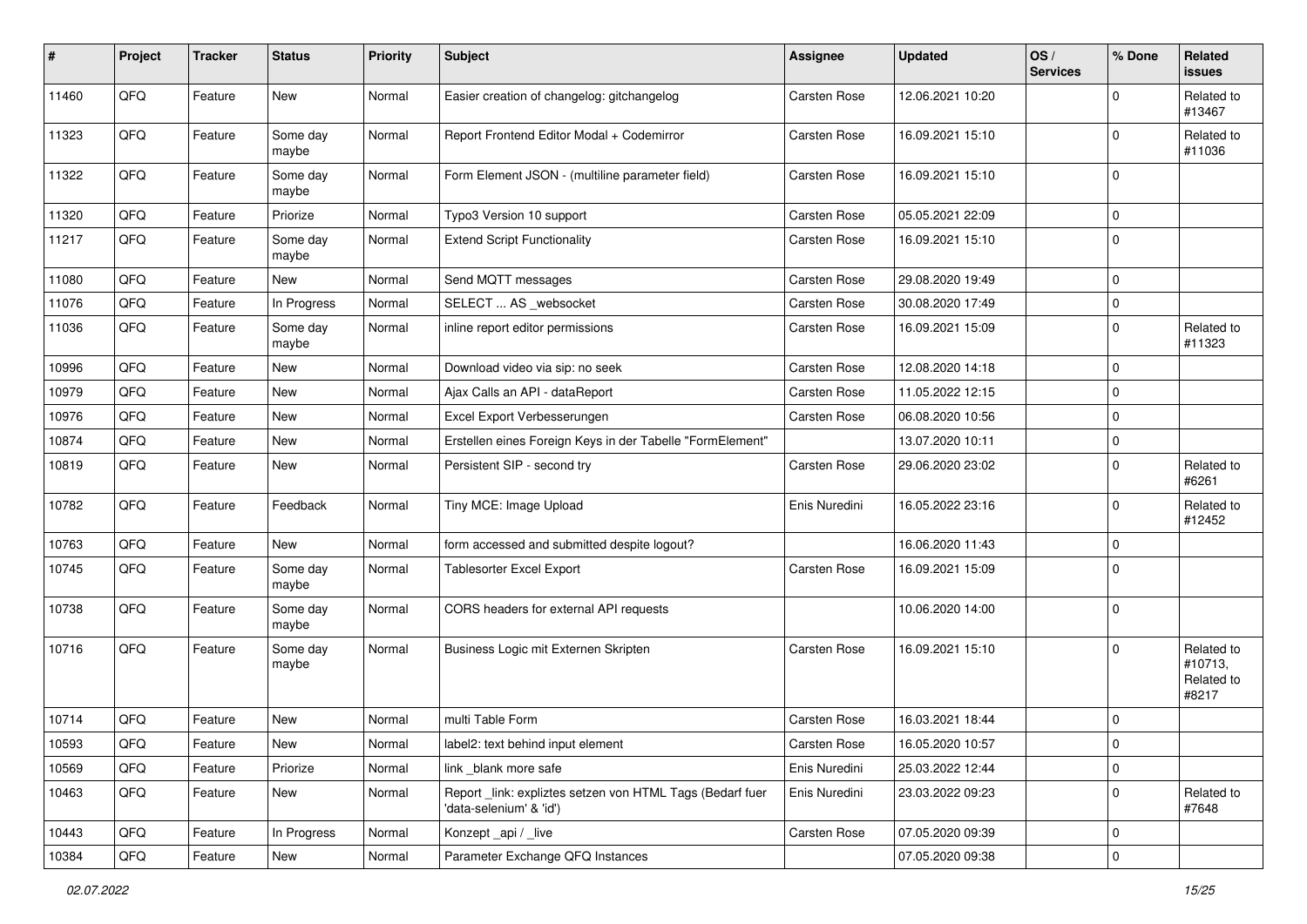| #     | Project        | <b>Tracker</b> | <b>Status</b>     | <b>Priority</b> | <b>Subject</b>                                                                                                                        | <b>Assignee</b>     | <b>Updated</b>   | OS/<br><b>Services</b> | % Done      | Related<br><b>issues</b>                                               |
|-------|----------------|----------------|-------------------|-----------------|---------------------------------------------------------------------------------------------------------------------------------------|---------------------|------------------|------------------------|-------------|------------------------------------------------------------------------|
| 10345 | QFQ            | Feature        | New               | Normal          | Templates - Patterns QFQ Style                                                                                                        |                     | 03.05.2021 21:01 |                        | $\mathbf 0$ | Related to<br>#10713                                                   |
| 10124 | QFQ            | Feature        | Feedback          | Normal          | qfq AAI-Login                                                                                                                         | Karin Niffeler      | 07.05.2020 09:36 |                        | $\mathbf 0$ |                                                                        |
| 10119 | QFQ            | Feature        | New               | Normal          | Dropdown (selectlist) & TypeAhead: format and catagorize<br>list                                                                      | Carsten Rose        | 07.05.2020 09:36 |                        | 0           |                                                                        |
| 10116 | QFQ            | Feature        | Some day<br>maybe | Normal          | TypeAhead: Tag - show inside 'input' element                                                                                          | Carsten Rose        | 16.09.2021 15:09 |                        | $\mathbf 0$ |                                                                        |
| 10095 | QFQ            | Feature        | Some day<br>maybe | Normal          | Generic Gitlab Integration into QFQ                                                                                                   | Carsten Rose        | 16.09.2021 15:10 |                        | $\mathbf 0$ |                                                                        |
| 10080 | QFQ            | Feature        | <b>New</b>        | Normal          | Popup on 'save' / 'close': configure dialog (answer<br>yes/no/cancle/)                                                                | <b>Carsten Rose</b> | 28.03.2021 20:52 |                        | $\mathbf 0$ | Is duplicate<br>of #12262                                              |
| 10015 | QFQ            | Feature        | Priorize          | Normal          | Monospace in Textarea                                                                                                                 | <b>Carsten Rose</b> | 03.02.2020 13:40 |                        | $\mathbf 0$ |                                                                        |
| 10014 | QFQ            | Feature        | New               | Normal          | Manual.rst: describe behaviour and process order of<br>fillStoreVar, slaveId, sqlBefore,                                              | Carsten Rose        | 01.02.2020 22:31 |                        | $\mathbf 0$ |                                                                        |
| 10013 | QFQ            | Feature        | Some day<br>maybe | Normal          | FE.typ=editor: CodeMirror                                                                                                             | Carsten Rose        | 08.06.2022 10:37 |                        | $\mathbf 0$ | Related to<br>#12611,<br>Related to<br>#12490,<br>Related to<br>#7732  |
| 10012 | QFQ            | Feature        | Priorize          | Normal          | redirectAllMailTo: {{beEmail:T}}                                                                                                      | <b>Carsten Rose</b> | 08.05.2021 09:54 |                        | $\mathbf 0$ | Related to<br>#12412,<br>Related to<br>#12413,<br>Related to<br>#10011 |
| 10011 | QFQ            | Feature        | Priorize          | Normal          | Offer new STORE_TYPO3 Variable 'beUser', 'beEmail'                                                                                    | <b>Carsten Rose</b> | 08.05.2021 09:51 |                        | $\mathbf 0$ | Related to<br>#10012,<br>Related to<br>#12511                          |
| 10005 | QFQ            | Feature        | Priorize          | Normal          | Report / special column name:  AS _calendar                                                                                           | Carsten Rose        | 03.06.2020 17:28 |                        | $\mathbf 0$ |                                                                        |
| 10003 | QFQ            | Feature        | Priorize          | Normal          | fieldset: stronger visualize group                                                                                                    | Benjamin Baer       | 12.02.2020 08:13 |                        | $\mathbf 0$ |                                                                        |
| 9983  | QFQ            | Feature        | New               | Normal          | Report Notation: new keyword 'range'                                                                                                  | <b>Carsten Rose</b> | 01.02.2020 15:55 |                        | $\mathbf 0$ |                                                                        |
| 9968  | QFQ            | Feature        | Priorize          | Normal          | Tooltip in Links for Developer                                                                                                        | <b>Carsten Rose</b> | 01.02.2020 23:17 |                        | $\mathbf 0$ |                                                                        |
| 9928  | QFO            | Feature        | Priorize          | Normal          | SpecialColumnName: a) Deprecated: ' AS "_+tag " ', b)<br>New: ' AS "_ <tag1><tag2>"'</tag2></tag1>                                    | Carsten Rose        | 01.02.2020 23:17 |                        | $\pmb{0}$   | Related to<br>#9929                                                    |
| 9927  | QFO            | Feature        | New               | Normal          | QFQ Update: a) Update nur machen wenn BE User<br>eingeloggt ist., b) Bei Fehler genaue Meldung welcher<br>Updateschritt Probleme hat. | Carsten Rose        | 22.01.2020 12:59 |                        | $\mathbf 0$ |                                                                        |
| 9900  | $\mathsf{QFQ}$ | Feature        | Priorize          | Normal          | Generic API Call: tt-content record >> JSON                                                                                           | Carsten Rose        | 01.02.2020 10:13 |                        | $\mathbf 0$ |                                                                        |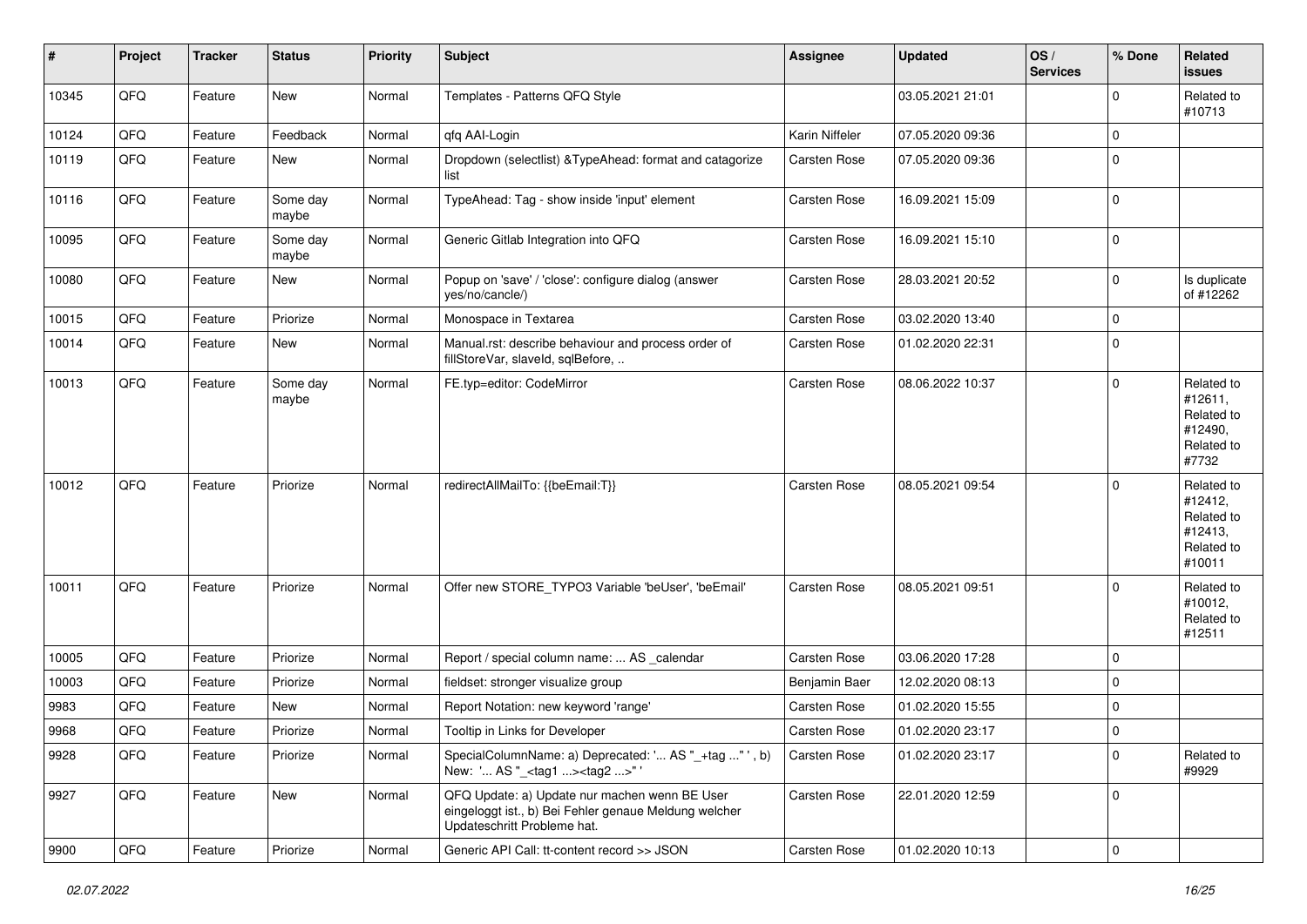| #    | Project | <b>Tracker</b> | <b>Status</b>     | <b>Priority</b> | <b>Subject</b>                                                                  | <b>Assignee</b>     | <b>Updated</b>   | OS/<br><b>Services</b> | % Done      | Related<br><b>issues</b>                                             |
|------|---------|----------------|-------------------|-----------------|---------------------------------------------------------------------------------|---------------------|------------------|------------------------|-------------|----------------------------------------------------------------------|
| 9853 | QFQ     | Feature        | <b>New</b>        | Normal          | Check das SQL / QFQ / Mail Logfile geschrieben wird                             |                     | 09.01.2020 11:15 |                        | $\Omega$    |                                                                      |
| 9811 | QFQ     | Feature        | New               | Normal          | Report: tag every n'th row                                                      | <b>Carsten Rose</b> | 01.02.2020 23:22 |                        | $\mathbf 0$ |                                                                      |
| 9781 | QFQ     | Feature        | New               | Normal          | Button: CSS class to make buttons smaller                                       | Carsten Rose        | 01.02.2020 23:22 |                        | $\Omega$    |                                                                      |
| 9777 | QFQ     | Feature        | <b>New</b>        | Normal          | Logging QFQ Variables                                                           | <b>Carsten Rose</b> | 16.12.2019 17:17 |                        | $\mathbf 0$ |                                                                      |
| 9707 | QFQ     | Feature        | New               | Normal          | SIP security: encode pageld and check pageld on decode                          | <b>Carsten Rose</b> | 01.02.2020 23:22 |                        | $\mathbf 0$ |                                                                      |
| 9706 | QFQ     | Feature        | New               | Normal          | Multi File Upload (hidden template group)                                       | <b>Carsten Rose</b> | 01.02.2020 23:22 |                        | $\Omega$    | Related to<br>#7521,<br>Related to<br>#5562,<br>Related to<br>#13330 |
| 9704 | QFQ     | Feature        | Some day<br>maybe | Normal          | Thumbnails Generieren beim Splitten von PDF Files                               | <b>Carsten Rose</b> | 11.12.2019 16:01 |                        | $\Omega$    |                                                                      |
| 9668 | QFQ     | Feature        | Priorize          | Normal          | Form.mode: rename 'hidden' to 'hide'                                            | <b>Carsten Rose</b> | 05.05.2021 22:14 |                        | $\Omega$    | Related to<br>#6437                                                  |
| 9602 | QFQ     | Feature        | <b>New</b>        | Normal          | Form definition as JSON                                                         | Carsten Rose        | 01.02.2020 23:21 |                        | $\Omega$    | Related to<br>#9600                                                  |
| 9579 | QFQ     | Feature        | Some day<br>maybe | Normal          | Multiform with Process Row                                                      | Carsten Rose        | 11.12.2019 16:01 |                        | $\Omega$    |                                                                      |
| 9537 | QFQ     | Feature        | <b>New</b>        | Normal          | FormEditor: Edit fieldset in FrontEnd                                           | Carsten Rose        | 01.02.2020 23:22 |                        | $\Omega$    |                                                                      |
| 9394 | QFQ     | Feature        | Priorize          | Normal          | REST: allow for non numerical ids in get requests                               | <b>Carsten Rose</b> | 05.05.2021 22:10 |                        | $\mathbf 0$ |                                                                      |
| 9352 | QFQ     | Feature        | New               | Normal          | FE 'Native' fire slaveld, sqlAfter, sqlIns                                      | <b>Carsten Rose</b> | 01.02.2020 23:22 |                        | $\Omega$    |                                                                      |
| 9348 | QFQ     | Feature        | <b>New</b>        | Normal          | defaultThumbnailSize: pre render thumbnails                                     | <b>Carsten Rose</b> | 12.06.2021 09:05 |                        | $\Omega$    |                                                                      |
| 9346 | QFQ     | Feature        | Priorize          | Normal          | beforeSave: check if an upload is given                                         | <b>Carsten Rose</b> | 11.06.2021 21:18 |                        | $\mathbf 0$ |                                                                      |
| 9221 | QFQ     | Feature        | New               | Normal          | typeAhead: Zeichenlimite ausschalten                                            | <b>Carsten Rose</b> | 29.06.2022 22:36 |                        | $\Omega$    |                                                                      |
| 9208 | QFQ     | Feature        | <b>New</b>        | Normal          | Manage 'recent' records                                                         | <b>Carsten Rose</b> | 01.02.2020 23:22 |                        | $\mathbf 0$ |                                                                      |
| 9136 | QFQ     | Feature        | New               | Normal          | Create ZIP files with dynamic PDFs                                              | Carsten Rose        | 01.02.2020 23:22 |                        | $\Omega$    |                                                                      |
| 9135 | QFQ     | Feature        | Priorize          | Normal          | Progress Bar generic / replace old hourglass download<br>popup                  | Benjamin Baer       | 03.01.2022 07:43 |                        | $\Omega$    |                                                                      |
| 9130 | QFQ     | Feature        | Some day<br>maybe | Normal          | tablesorter: Automatic Row numbering / Zeilenummer                              | Benjamin Baer       | 01.02.2020 23:22 |                        | $\Omega$    |                                                                      |
| 9129 | QFQ     | Feature        | New               | Normal          | sqlValidate: Message as notification, not as error                              | Carsten Rose        | 01.02.2020 23:22 |                        | $\mathbf 0$ | Related to<br>#9128                                                  |
| 9128 | QFO     | Feature        | New               | Normal          | Error Message: not replaced variables- a) replace back to<br>'{{', b) underline | Carsten Rose        | 01.02.2020 23:22 |                        | $\mathbf 0$ | Related to<br>#9129                                                  |
| 8975 | QFQ     | Feature        | New               | Normal          | Report Notation: 2.0                                                            | Carsten Rose        | 01.02.2020 23:22 |                        | $\mathbf 0$ | Related to<br>#8963                                                  |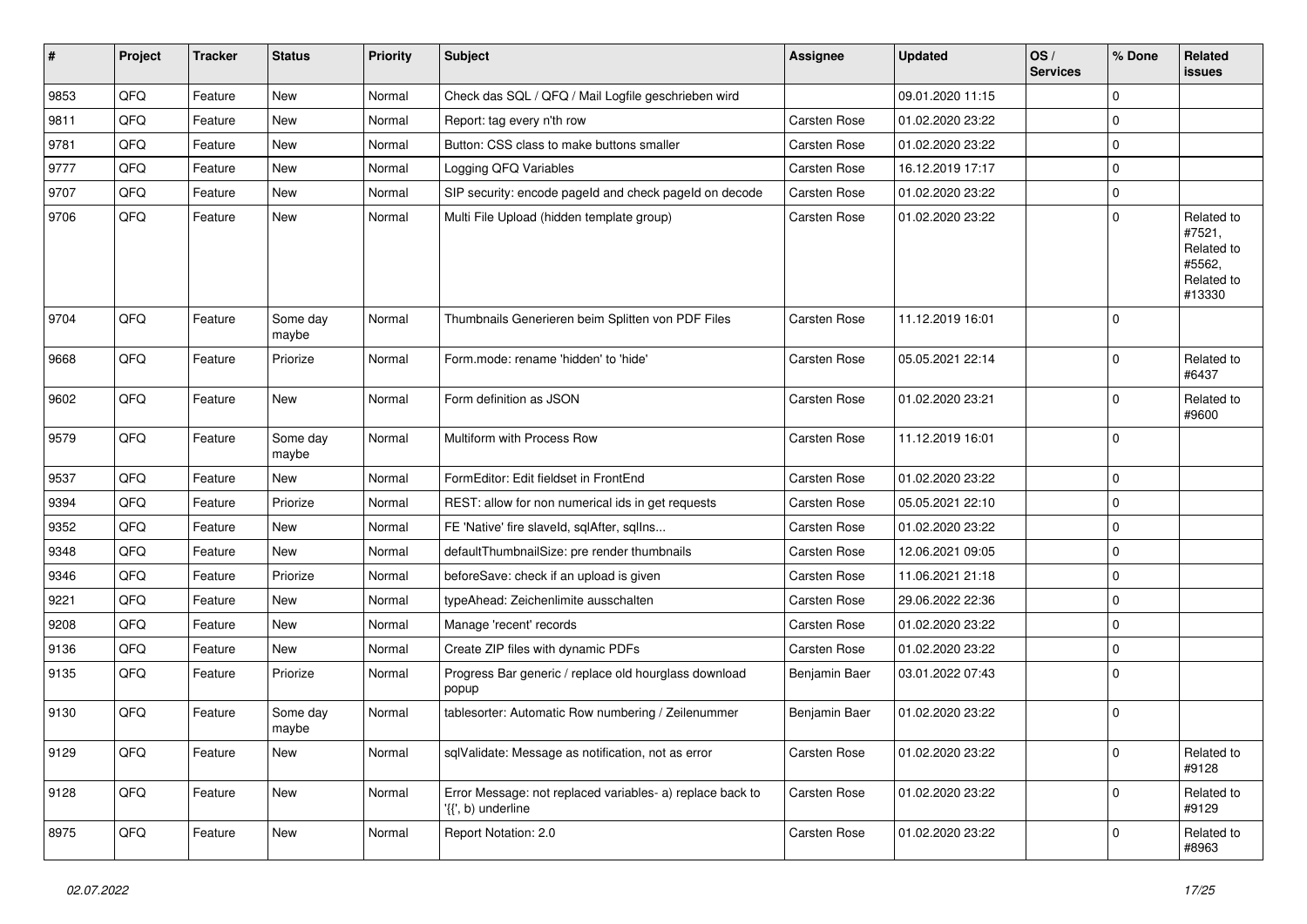| #    | Project | <b>Tracker</b> | <b>Status</b>     | <b>Priority</b> | <b>Subject</b>                                                                                         | Assignee            | <b>Updated</b>   | OS/<br><b>Services</b> | % Done      | <b>Related</b><br><b>issues</b> |
|------|---------|----------------|-------------------|-----------------|--------------------------------------------------------------------------------------------------------|---------------------|------------------|------------------------|-------------|---------------------------------|
| 8963 | QFQ     | Feature        | Priorize          | Normal          | Setting values in a store: flexible way                                                                | Carsten Rose        | 05.05.2021 22:10 |                        | $\Omega$    | Related to<br>#8975             |
| 8894 | QFQ     | Feature        | Some day<br>maybe | Normal          | Documentation Tags Usable in QFQ Application                                                           | <b>Carsten Rose</b> | 11.12.2019 16:01 |                        | $\mathbf 0$ |                                 |
| 8892 | QFQ     | Feature        | Some day<br>maybe | Normal          | Display and Edit SQL Comments in Form Editor                                                           | Carsten Rose        | 11.12.2019 16:01 |                        | $\mathbf 0$ |                                 |
| 8806 | QFQ     | Feature        | <b>New</b>        | Normal          | SQL Function nl2br                                                                                     | Carsten Rose        | 01.02.2020 23:22 |                        | $\mathbf 0$ |                                 |
| 8719 | QFQ     | Feature        | New               | Normal          | extraButtonLock: add support for 0/1                                                                   | Carsten Rose        | 01.02.2020 23:22 |                        | $\mathbf 0$ |                                 |
| 8702 | QFQ     | Feature        | New               | Normal          | Load Record which is locked: missing user info                                                         | <b>Carsten Rose</b> | 11.12.2019 16:16 |                        | $\mathbf 0$ | Related to<br>#9789             |
| 8586 | QFQ     | Feature        | Some day<br>maybe | Normal          | QFQ: Enhance Error message for 'record not found'                                                      | Carsten Rose        | 16.09.2021 15:10 |                        | $\mathbf 0$ |                                 |
| 8585 | QFQ     | Feature        | Priorize          | Normal          | Enhance Error message for 'unknown form'                                                               | Carsten Rose        | 01.02.2020 10:13 |                        | $\mathbf 0$ |                                 |
| 8584 | QFQ     | Feature        | Priorize          | Normal          | FE 'Action' - never assign to Container (except Template<br>Group)                                     | Carsten Rose        | 01.02.2020 10:13 |                        | $\mathbf 0$ |                                 |
| 8520 | QFQ     | Feature        | Some day<br>maybe | Normal          | Bring QFQ to Composer                                                                                  | Carsten Rose        | 16.09.2021 15:10 |                        | $\mathbf 0$ |                                 |
| 8336 | QFQ     | Feature        | New               | Normal          | Form > modified > Close New: a) Optional disable popup, b)<br>custom text, c) mode on save: close stay | Carsten Rose        | 01.02.2020 23:22 |                        | $\mathbf 0$ | Related to<br>#8335             |
| 8277 | QFQ     | Feature        | Priorize          | Normal          | fe.parameter.default=                                                                                  | Carsten Rose        | 01.02.2020 23:17 |                        | $\mathbf 0$ | Related to<br>#8113             |
| 8217 | QFQ     | Feature        | New               | Normal          | if-elseif-else construct                                                                               | <b>Carsten Rose</b> | 16.03.2021 18:41 |                        | $\Omega$    | Related to<br>#10716            |
| 8187 | QFQ     | Feature        | <b>New</b>        | Normal          | Subrecord: enable/hide new button - make new/edit/delete<br>customizeable.                             | Carsten Rose        | 06.03.2021 18:44 |                        | $\mathbf 0$ | Related to<br>#11326            |
| 8101 | QFQ     | Feature        | Some day<br>maybe | Normal          | Password hash: support further hashing methods                                                         | Carsten Rose        | 16.09.2021 15:10 |                        | $\Omega$    |                                 |
| 8089 | QFQ     | Feature        | <b>New</b>        | Normal          | Copy/Paste for FormElements                                                                            | Carsten Rose        | 01.02.2020 23:22 |                        | $\mathbf 0$ |                                 |
| 8056 | QFQ     | Feature        | Some day<br>maybe | Normal          | Termin Organisation (Reservation)                                                                      |                     | 01.02.2020 23:19 |                        | $\mathbf 0$ | Related to<br>#8658             |
| 8044 | QFQ     | Feature        | Priorize          | Normal          | Transaction: a) Form, b) Report                                                                        | <b>Carsten Rose</b> | 05.05.2021 22:14 |                        | $\mathbf 0$ | Related to<br>#8043             |
| 8034 | QFQ     | Feature        | Priorize          | Normal          | FormElement 'data': 22.22.2222 should not be accepted                                                  | Carsten Rose        | 01.02.2020 10:13 |                        | $\mathbf 0$ |                                 |
| 7965 | QFQ     | Feature        | Priorize          | Normal          | Input type 'text' with visual format - currency                                                        | Benjamin Baer       | 03.01.2022 07:45 |                        | $\mathbf 0$ |                                 |
| 7924 | QFQ     | Feature        | New               | Normal          | Radio/Checkbox with Tooltip                                                                            | <b>Carsten Rose</b> | 01.02.2020 23:22 |                        | $\mathbf 0$ |                                 |
| 7921 | QFQ     | Feature        | Some day<br>maybe | Normal          | Rest API Export: URL kuerzer machen                                                                    |                     | 01.02.2020 23:19 |                        | $\mathbf 0$ |                                 |
| 7920 | QFG     | Feature        | New               | Normal          | FE: Syntax Highlight, Zeinlenumbruch                                                                   | Carsten Rose        | 01.02.2020 10:03 |                        | $\mathbf 0$ |                                 |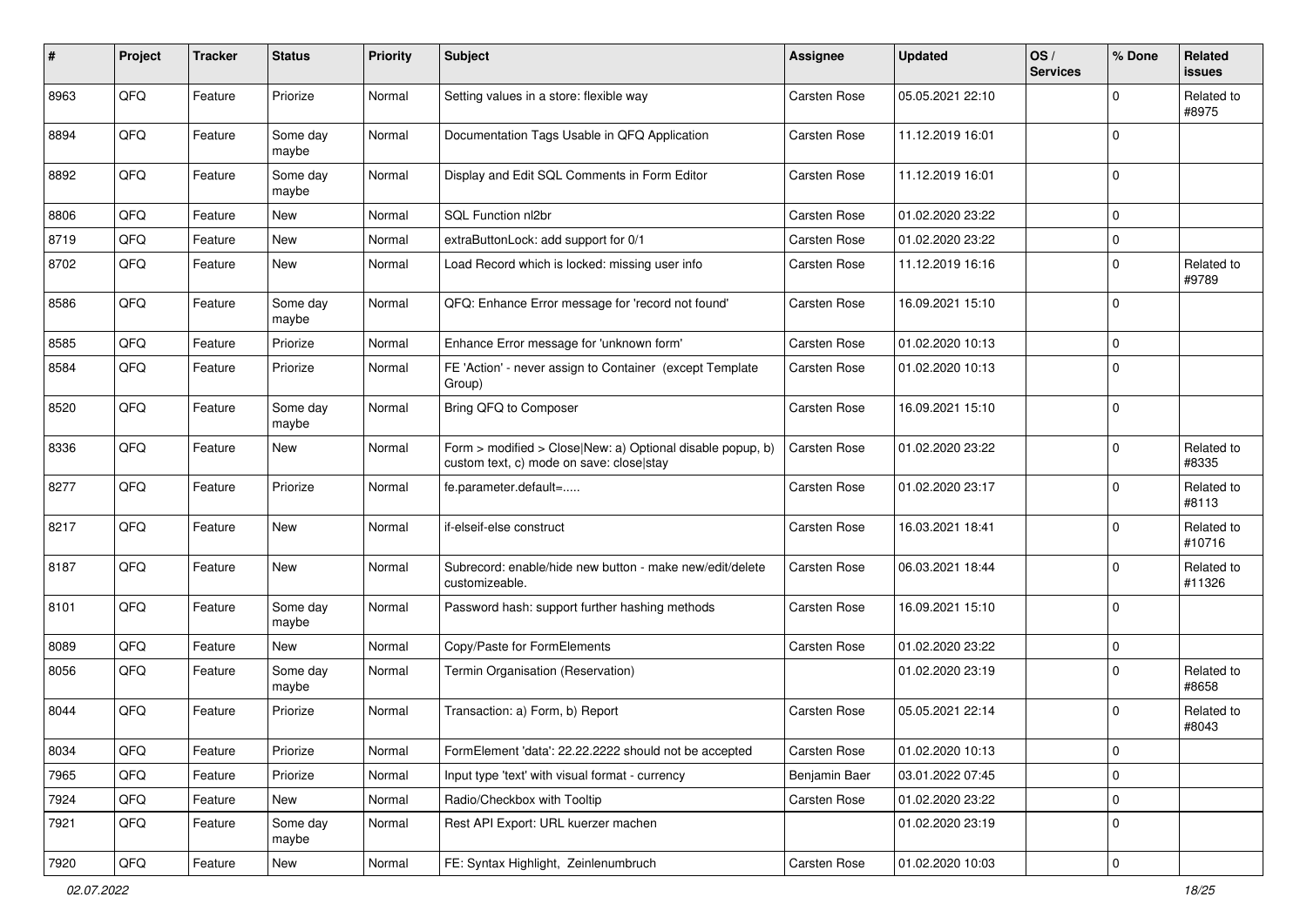| #    | Project | <b>Tracker</b> | <b>Status</b>     | <b>Priority</b> | <b>Subject</b>                                                          | <b>Assignee</b>     | <b>Updated</b>   | OS/<br><b>Services</b> | % Done         | Related<br>issues                                                      |
|------|---------|----------------|-------------------|-----------------|-------------------------------------------------------------------------|---------------------|------------------|------------------------|----------------|------------------------------------------------------------------------|
| 7812 | QFQ     | Feature        | New               | Normal          | FE 'Subrecord' - new option 'subrecordShowFilter',<br>'subrecordPaging' | Carsten Rose        | 01.02.2020 23:22 |                        | $\mathbf 0$    |                                                                        |
| 7732 | QFQ     | Feature        | Some day<br>maybe | Normal          | Javascript: Lazy Loading der add on libs                                | Benjamin Baer       | 08.06.2022 10:38 |                        | $\mathbf 0$    | Related to<br>#12611,<br>Related to<br>#12490,<br>Related to<br>#10013 |
| 7730 | QFQ     | Feature        | Priorize          | Normal          | SELECT Box: title in between                                            | Benjamin Baer       | 01.02.2020 23:22 |                        | $\mathbf 0$    |                                                                        |
| 7683 | QFQ     | Feature        | New               | Normal          | Special column names in '{{ SELECT  AS _link }}' should<br>be detected  | Carsten Rose        | 01.02.2020 23:21 |                        | $\overline{0}$ |                                                                        |
| 7681 | QFQ     | Feature        | <b>New</b>        | Normal          | Optional switch off 'check for modified record'                         | Carsten Rose        | 01.02.2020 23:21 |                        | $\overline{0}$ |                                                                        |
| 7660 | QFQ     | Feature        | New               | Normal          | IMAP: import mails to DB, move / delete mails                           | Carsten Rose        | 01.02.2020 09:52 |                        | $\mathbf 0$    |                                                                        |
| 7630 | QFQ     | Feature        | Priorize          | Normal          | detailed error message for simple upload                                | Carsten Rose        | 01.02.2020 10:13 |                        | $\overline{0}$ |                                                                        |
| 7522 | QFQ     | Feature        | Priorize          | Normal          | Inserting default index.html to folder (Avoid Apache Indexing)          | Carsten Rose        | 01.02.2020 10:13 |                        | $\mathbf 0$    |                                                                        |
| 7521 | QFQ     | Feature        | New               | Normal          | TemplateGroup: fe.type=upload                                           | Carsten Rose        | 01.02.2020 23:21 |                        | $\mathbf 0$    | Related to<br>#9706                                                    |
| 7520 | QFQ     | Feature        | New               | Normal          | QR Code:  AS _qr ( AS _link)                                            | Carsten Rose        | 01.02.2020 23:22 |                        | $\overline{0}$ |                                                                        |
| 7519 | QFQ     | Feature        | <b>New</b>        | Normal          | Select: Multi                                                           | Carsten Rose        | 01.02.2020 23:22 |                        | $\mathbf 0$    |                                                                        |
| 7481 | QFQ     | Feature        | <b>New</b>        | Normal          | Detect 'BaseUrl' automatically                                          | Carsten Rose        | 01.02.2020 23:21 |                        | $\mathbf 0$    |                                                                        |
| 7480 | QFQ     | Feature        | New               | Normal          | Record History (Undo / Redo)                                            | Carsten Rose        | 11.12.2019 16:16 |                        | $\mathbf 0$    | Related to<br>#2361                                                    |
| 7453 | QFQ     | Feature        | Some day<br>maybe | Normal          | import / export forms QFQ                                               | Carsten Rose        | 16.09.2021 15:10 |                        | $\overline{0}$ |                                                                        |
| 7452 | QFQ     | Feature        | Some day<br>maybe | Normal          | automate deployment new QFQ version                                     | <b>Carsten Rose</b> | 16.09.2021 15:10 |                        | $\mathbf 0$    |                                                                        |
| 7342 | QFQ     | Feature        | New               | Normal          | add content = hide_this                                                 | Carsten Rose        | 01.02.2020 23:21 |                        | $\mathbf 0$    |                                                                        |
| 7336 | QFQ     | Feature        | Some day<br>maybe | Normal          | PDF Upload: disallow PDFs with specific Meta information                | Carsten Rose        | 11.12.2019 16:01 |                        | $\overline{0}$ |                                                                        |
| 7290 | QFQ     | Feature        | Priorize          | Normal          | FormEditor: title as textarea if LEN(title)>60                          | Carsten Rose        | 01.02.2020 10:13 |                        | $\mathbf 0$    | Blocked by<br>#7682                                                    |
| 7280 | QFQ     | Feature        | New               | Normal          | recently used table                                                     | Carsten Rose        | 01.02.2020 23:21 |                        | $\overline{0}$ |                                                                        |
| 7278 | QFQ     | Feature        | Some day<br>maybe | Normal          | Form: Wert vordefinieren der immer gesetzt wird                         |                     | 02.05.2021 09:27 |                        | $\overline{0}$ |                                                                        |
| 7239 | QFQ     | Feature        | New               | Normal          | TinyMCE: html tag whitelist                                             | Carsten Rose        | 01.02.2020 23:21 |                        | 0              | Related to<br>#14320                                                   |
| 7229 | QFQ     | Feature        | Some day<br>maybe | Normal          | New FormElement.type: Button                                            |                     | 01.02.2021 12:32 |                        | $\overline{0}$ |                                                                        |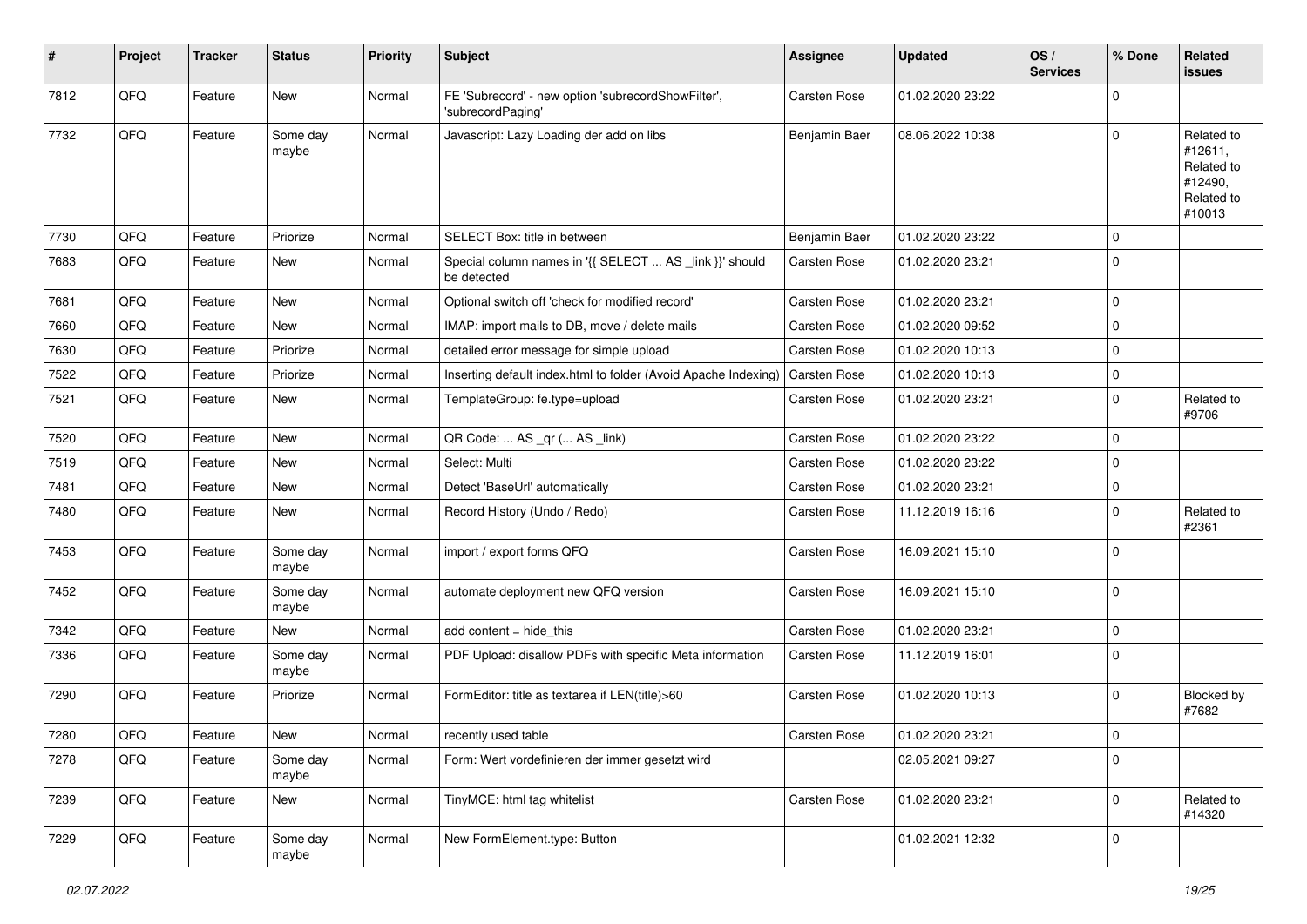| ∦    | Project | <b>Tracker</b> | <b>Status</b>     | <b>Priority</b> | <b>Subject</b>                                                                                                             | Assignee            | <b>Updated</b>   | OS/<br><b>Services</b> | % Done       | <b>Related</b><br>issues  |
|------|---------|----------------|-------------------|-----------------|----------------------------------------------------------------------------------------------------------------------------|---------------------|------------------|------------------------|--------------|---------------------------|
| 7217 | QFQ     | Feature        | Priorize          | Normal          | Download: notice User if `_sip=?` is missing                                                                               | <b>Carsten Rose</b> | 01.02.2020 10:13 |                        | $\mathbf{0}$ |                           |
| 7175 | QFQ     | Feature        | <b>New</b>        | Normal          | Upload: md5 hash as filename                                                                                               | <b>Carsten Rose</b> | 01.02.2020 23:21 |                        | $\mathbf 0$  |                           |
| 7119 | QFQ     | Feature        | New               | Normal          | Upload: scaleDownWidth, scaleDownHeight                                                                                    | Carsten Rose        | 01.02.2020 23:21 |                        | $\mathbf 0$  |                           |
| 7109 | QFQ     | Feature        | New               | Normal          | Dynamic Updates: row/element hide                                                                                          | <b>Carsten Rose</b> | 01.02.2020 23:22 |                        | $\mathbf 0$  | Has<br>duplicate<br>#4081 |
| 7108 | QFQ     | Feature        | Some day<br>maybe | Normal          | QFQ Wrap Elements                                                                                                          |                     | 11.12.2019 16:01 |                        | $\mathbf 0$  |                           |
| 7107 | QFQ     | Feature        | Some day<br>maybe | Normal          | Showcase Registration Tool: Anmeldung / Administration :<br>Liste Anmeldungen / Emaileinaldung                             | <b>Carsten Rose</b> | 11.12.2019 16:01 |                        | $\mathbf 0$  |                           |
| 7106 | QFQ     | Feature        | Some day<br>maybe | Normal          | Beispiel Nummerierung von Rows in Report                                                                                   |                     | 11.12.2019 16:01 |                        | $\mathbf 0$  |                           |
| 7105 | QFQ     | Feature        | Some day<br>maybe | Normal          | Beispiel wie man in einer zweiten Tabelle speichert.                                                                       |                     | 11.12.2019 16:01 |                        | $\mathbf 0$  |                           |
| 7104 | QFQ     | Feature        | Some day<br>maybe | Normal          | Manual: hint about escaping if '\r' appears in mail body                                                                   |                     | 11.12.2019 16:01 |                        | $\mathbf 0$  |                           |
| 7102 | QFQ     | Feature        | <b>New</b>        | Normal          | Comment sign in report: '#' and '--'                                                                                       | Carsten Rose        | 01.02.2020 23:21 |                        | $\mathbf 0$  |                           |
| 7100 | QFQ     | Feature        | Some day<br>maybe | Normal          | Download: log access, max downloads, time limit                                                                            |                     | 01.02.2020 23:19 |                        | $\mathbf 0$  |                           |
| 7099 | QFQ     | Feature        | <b>New</b>        | Normal          | Redesign FormEditor                                                                                                        | <b>Carsten Rose</b> | 01.02.2020 23:21 |                        | $\mathbf 0$  |                           |
| 6998 | QFQ     | Feature        | Priorize          | Normal          | Form: with debug=on show column information as tooltip of<br>column label                                                  | Carsten Rose        | 01.02.2020 10:13 |                        | $\mathbf 0$  |                           |
| 6992 | QFQ     | Feature        | Some day<br>maybe | Normal          | DB exception: Syntax Highlight                                                                                             |                     | 11.12.2019 16:01 |                        | $\mathbf 0$  | Related to<br>#5450       |
| 6972 | QFQ     | Feature        | Some day<br>maybe | Normal          | Fabric Clipboard / cross browser tab                                                                                       | Benjamin Baer       | 01.02.2020 23:21 |                        | $\mathbf 0$  |                           |
| 6970 | QFQ     | Feature        | Some day<br>maybe | Normal          | tablesorter: default fuer 'sortReset' aendern von 'Ctrl' zu 'Alt'                                                          | Benjamin Baer       | 01.02.2020 23:21 |                        | $\mathbf 0$  |                           |
| 6870 | QFQ     | Feature        | Priorize          | Normal          | Click on ' link' triggers an API call                                                                                      | Benjamin Baer       | 03.01.2022 08:25 |                        | $\mathbf 0$  |                           |
| 6855 | QFQ     | Feature        | <b>New</b>        | Normal          | With {{feUser:U}}!={{feUser:T}}: Save / Delete: only possible<br>with {{feUserSave:U}}='yes' and '{{feUserDelete:U}}='yes' | Carsten Rose        | 01.02.2020 23:21 |                        | $\mathbf 0$  |                           |
| 6801 | QFQ     | Feature        | Priorize          | Normal          | Fabric: Maximize / Fulllscreen                                                                                             | Benjamin Baer       | 21.03.2022 09:56 |                        | $\mathbf 0$  |                           |
| 6765 | QFQ     | Feature        | New               | Normal          | Moeglichkeit via QFQ eigene Logs zu schreiben                                                                              | Carsten Rose        | 01.02.2020 23:21 |                        | $\mathbf 0$  |                           |
| 6723 | QFO     | Feature        | New               | Normal          | Report QFQ Installation and Version                                                                                        | Carsten Rose        | 12.06.2021 09:07 |                        | $\mathbf 0$  |                           |
| 6715 | QFQ     | Feature        | Some day<br>maybe | Normal          | Code-Refactoring: dbArray vereinheitlichen                                                                                 | Carsten Rose        | 11.12.2019 16:02 |                        | $\mathbf 0$  |                           |
| 6704 | QFG     | Feature        | Some day<br>maybe | Normal          | Upload Mode: Bilder in Notizen rechts sollen aktuellen<br>Upload repräsentieren.                                           |                     | 01.02.2020 23:19 |                        | $\mathbf 0$  | Related to<br>#3264       |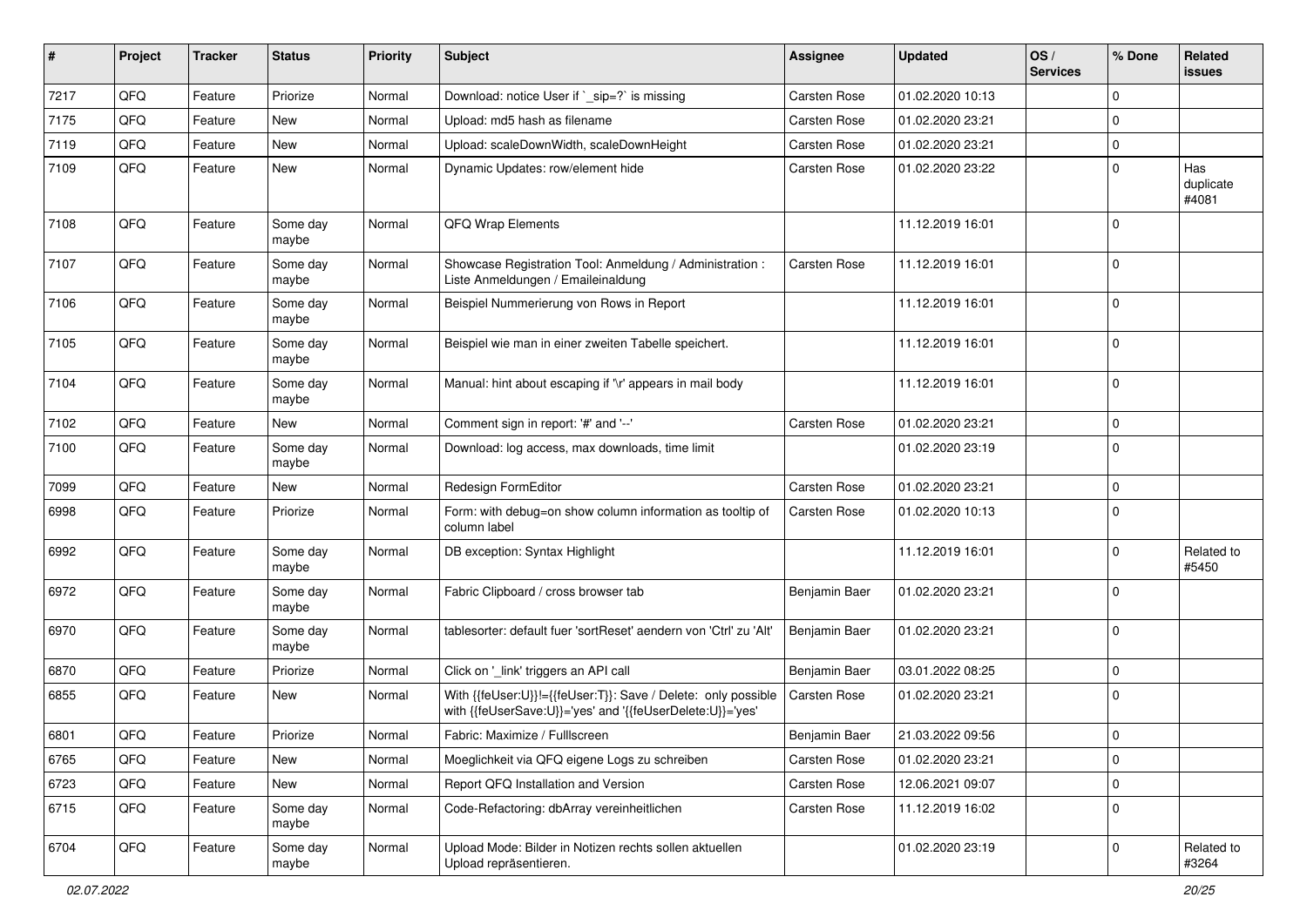| $\vert$ # | Project | <b>Tracker</b> | <b>Status</b>     | <b>Priority</b> | <b>Subject</b>                                                                                        | Assignee            | <b>Updated</b>   | OS/<br><b>Services</b> | % Done      | Related<br>issues                           |
|-----------|---------|----------------|-------------------|-----------------|-------------------------------------------------------------------------------------------------------|---------------------|------------------|------------------------|-------------|---------------------------------------------|
| 6602      | QFQ     | Feature        | <b>New</b>        | Normal          | Formlet: in Report auf Mausklick ein mini-form oeffnen                                                | Carsten Rose        | 11.12.2019 16:16 |                        | $\Omega$    |                                             |
| 6594      | QFQ     | Feature        | New               | Normal          | Excel: on download, check if there is a valid sip                                                     | Carsten Rose        | 01.02.2020 23:21 |                        | $\Omega$    |                                             |
| 6515      | QFQ     | Feature        | Some day<br>maybe | Normal          | Formular: Felder dynamisch ein/ausblenden                                                             |                     | 11.12.2019 16:02 |                        | $\mathbf 0$ |                                             |
| 6437      | QFQ     | Feature        | <b>New</b>        | Normal          | Neuer Mode Button bei FormElementen                                                                   | Carsten Rose        | 01.02.2020 23:21 |                        | $\Omega$    | Related to<br>#9668,<br>Blocked by<br>#9678 |
| 6299      | QFQ     | Feature        | Some day<br>maybe | Normal          | Attack detection: log table with invalid SIP access                                                   |                     | 11.12.2019 16:02 |                        | $\Omega$    | Related to<br>#3947                         |
| 6292      | QFQ     | Feature        | <b>New</b>        | Normal          | Download: File speichern mit Hash aber original Filename in<br>der Datenbank vermerken fuer Downloads | Carsten Rose        | 01.02.2020 23:21 |                        | $\Omega$    |                                             |
| 6289      | QFQ     | Feature        | <b>New</b>        | Normal          | Form: Log                                                                                             | Carsten Rose        | 01.02.2020 23:21 |                        | $\mathbf 0$ |                                             |
| 6288      | QFQ     | Feature        | Some day<br>maybe | Normal          | Best Practice: Erklaeren wie man ein Formular ganz in<br>'weiss' erstellen kann                       |                     | 11.12.2019 16:02 |                        | $\Omega$    |                                             |
| 6261      | QFQ     | Feature        | New               | Normal          | Persistent SIP                                                                                        | Carsten Rose        | 12.06.2021 09:07 |                        | $\mathbf 0$ | Related to<br>#10819                        |
| 6250      | QFQ     | Feature        | In Progress       | Normal          | Enhance layout: a) Subrecord, b) Subrecord-Title                                                      | Carsten Rose        | 01.02.2020 23:22 |                        | $\Omega$    | Related to<br>#5391                         |
| 6224      | QFQ     | Feature        | Priorize          | Normal          | Dynamic update: fade in/out fields                                                                    | Benjamin Baer       | 21.03.2022 09:50 |                        | $\mathbf 0$ |                                             |
| 6084      | QFQ     | Feature        | Some day<br>maybe | Normal          | New escape type: 'D' - convert date                                                                   |                     | 01.02.2020 23:19 |                        | $\Omega$    |                                             |
| 6083      | QFQ     | Feature        | Some day<br>maybe | Normal          | Dynamic Update: Value Check via SQL                                                                   |                     | 11.12.2019 16:02 |                        | $\mathbf 0$ |                                             |
| 5983      | QFQ     | Feature        | Some day<br>maybe | Normal          | Form Submit (save & update): normalize date/-time FE                                                  | Carsten Rose        | 01.02.2020 23:19 |                        | $\Omega$    |                                             |
| 5942      | QFQ     | Feature        | Priorize          | Normal          | 'L' and 'type': append to links, generate via '_link' by using 'u:'                                   | Carsten Rose        | 01.02.2020 10:13 |                        | $\Omega$    |                                             |
| 5923      | QFQ     | Feature        | Some day<br>maybe | Normal          | fillStoreSystemBySqlLate                                                                              |                     | 01.02.2020 23:19 |                        | $\Omega$    |                                             |
| 5895      | QFQ     | Feature        | Some day<br>maybe | Normal          | Tutorial: List of all QFQ Features                                                                    |                     | 01.02.2020 23:19 |                        | $\mathbf 0$ |                                             |
| 5894      | QFQ     | Feature        | Feedback          | Normal          | Typeahead in Report: show/hide rows dynamically                                                       | <b>Carsten Rose</b> | 18.02.2022 08:50 |                        | $\Omega$    | Related to<br>#5893,<br>Related to<br>#5885 |
| 5893      | QFQ     | Feature        | Some day<br>maybe | Normal          | Edit on double-click                                                                                  |                     | 01.02.2020 23:19 |                        | $\Omega$    | Related to<br>#5894                         |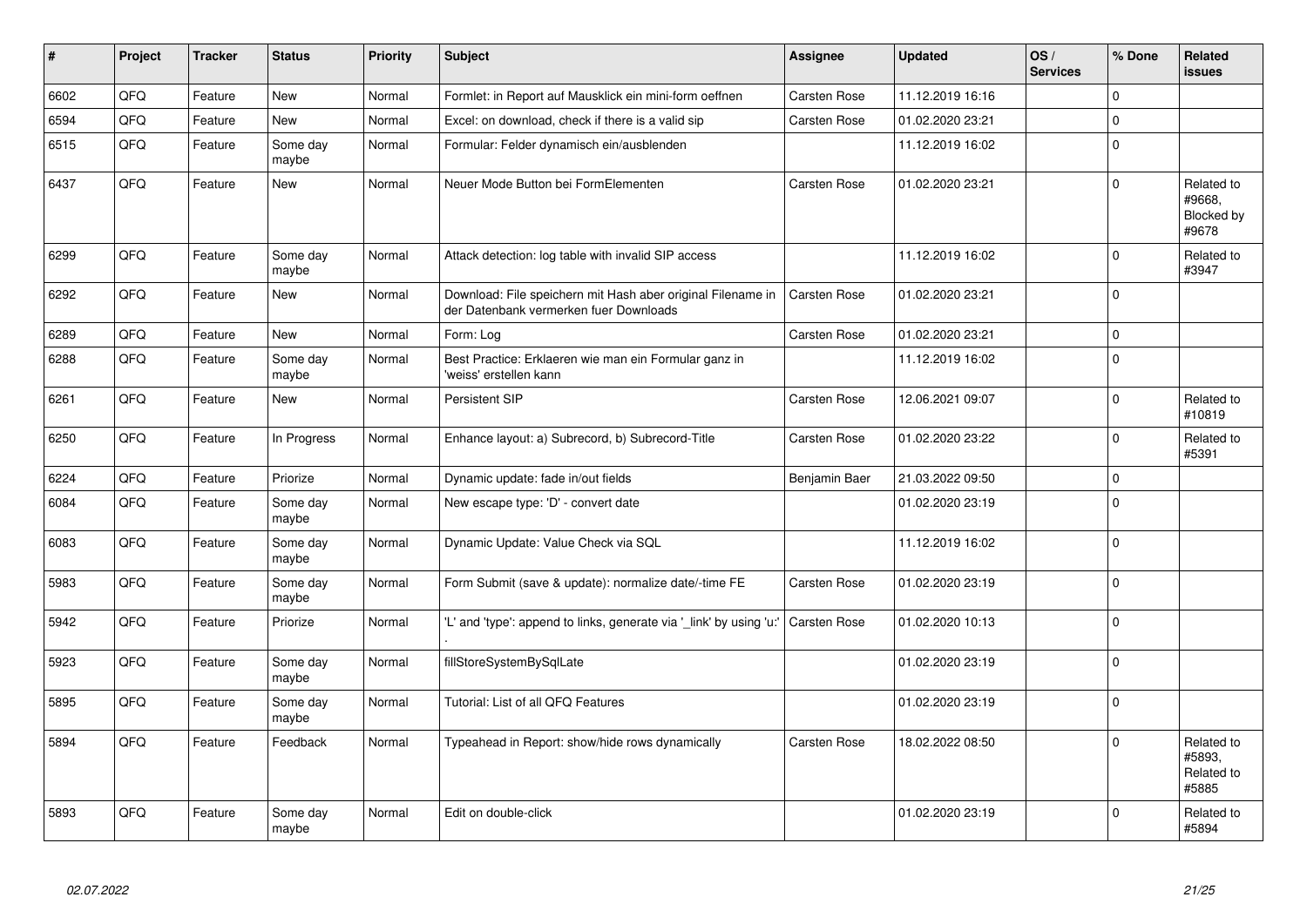| #    | Project | <b>Tracker</b> | <b>Status</b>     | <b>Priority</b> | <b>Subject</b>                                                                                     | <b>Assignee</b>      | <b>Updated</b>   | OS/<br><b>Services</b> | % Done         | Related<br><b>issues</b>                    |
|------|---------|----------------|-------------------|-----------------|----------------------------------------------------------------------------------------------------|----------------------|------------------|------------------------|----------------|---------------------------------------------|
| 5892 | QFQ     | Feature        | Some day<br>maybe | Normal          | QFQ should use T3 API to manipulate FE GROUP<br>membership                                         |                      | 01.02.2020 23:20 |                        | $\mathbf 0$    |                                             |
| 5852 | QFQ     | Feature        | Some day<br>maybe | Normal          | Logging: mail.log / sql.log - im FE anzeigen und via AJAX<br>aktualisieren                         | Carsten Rose         | 01.02.2020 23:19 |                        | $\overline{0}$ | Related to<br>#5885                         |
| 5851 | QFQ     | Feature        | Some day<br>maybe | Normal          | Queue System implementieren: MQTT, RabbitMQ                                                        |                      | 01.02.2020 23:20 |                        | $\mathbf 0$    | Related to<br>#5715                         |
| 5850 | QFQ     | Feature        | Some day<br>maybe | Normal          | Deployment: In QFQ Doc best practice fuer zeitgemaesses<br>Deployment beschreiben                  |                      | 01.02.2020 23:20 |                        | $\overline{0}$ |                                             |
| 5805 | QFQ     | Feature        | Some day<br>maybe | Normal          | TypeAHead SQL value instead of key stored                                                          |                      | 01.02.2020 23:19 |                        | $\mathbf 0$    | Related to<br>#5444                         |
| 5783 | QFQ     | Feature        | Some day<br>maybe | Normal          | <b>BPMN View/Edit</b>                                                                              |                      | 11.12.2019 16:02 |                        | $\overline{0}$ |                                             |
| 5782 | QFQ     | Feature        | New               | Normal          | NextCloud API                                                                                      | Carsten Rose         | 01.02.2020 10:02 |                        | $\mathbf 0$    |                                             |
| 5695 | QFQ     | Feature        | In Progress       | Normal          | Multiform                                                                                          | Carsten Rose         | 02.01.2021 18:38 |                        | $\overline{0}$ |                                             |
| 5665 | QFQ     | Feature        | Some day<br>maybe | Normal          | Versuch das '{{!' nicht mehr noetig ist.                                                           | Carsten Rose         | 01.02.2020 23:20 |                        | $\mathbf 0$    | Related to<br>#7432,<br>Related to<br>#7434 |
| 5579 | QFQ     | Feature        | Some day<br>maybe | Normal          | Enhance Doc / Presentation: variable type 'link column type'                                       | Carsten Rose         | 01.02.2020 23:19 |                        | $\mathbf 0$    |                                             |
| 5562 | QFQ     | Feature        | Priorize          | Normal          | Drag'n'Drop fuer Uploads                                                                           | Benjamin Baer        | 21.03.2022 09:52 |                        | $\overline{0}$ | Related to<br>#9706                         |
| 5548 | QFQ     | Feature        | Some day<br>maybe | Normal          | 801 Textfiles/Scriptfiles als Thumbnail                                                            | Carsten Rose         | 07.03.2022 16:26 |                        | 0              |                                             |
| 5480 | QFQ     | Feature        | Some day<br>maybe | Normal          | QFQ: Dokumentation mit Screenshots versehen                                                        | Carsten Rose         | 01.02.2020 23:20 |                        | $\mathbf 0$    | Related to<br>#9879                         |
| 5455 | QFQ     | Feature        | Some day<br>maybe | Normal          | Mail Redirects grld abhaengig                                                                      |                      | 01.02.2020 23:20 |                        | $\mathbf 0$    |                                             |
| 5452 | QFQ     | Feature        | Some day<br>maybe | Normal          | Thumbnails from PDF: bad quality                                                                   |                      | 01.02.2020 23:20 |                        | $\overline{0}$ |                                             |
| 5428 | QFQ     | Feature        | Some day<br>maybe | Normal          | secure thumbnail: late render on access.                                                           | Carsten Rose         | 01.02.2020 23:20 |                        | $\overline{0}$ |                                             |
| 5389 | QFQ     | Feature        | Some day<br>maybe | Normal          | QFQ Design: Multline label / note                                                                  | <b>Beniamin Baer</b> | 01.02.2020 23:19 |                        | $\overline{0}$ |                                             |
| 5366 | QFQ     | Feature        | Priorize          | Normal          | Saving with keyboard shortcuts                                                                     | Benjamin Baer        | 21.03.2022 09:47 |                        | $\overline{0}$ |                                             |
| 5345 | QFQ     | Feature        | New               | Normal          | Report: UPDATE / INSERT / DELETE statements should<br>trigger subqueries, depending on the result. | Carsten Rose         | 27.05.2020 16:11 |                        | $\overline{0}$ |                                             |
| 5342 | QFQ     | Feature        | Some day<br>maybe | Normal          | link - with HTML Attributes                                                                        |                      | 01.02.2020 23:20 |                        | 0              | Related to<br>#14077                        |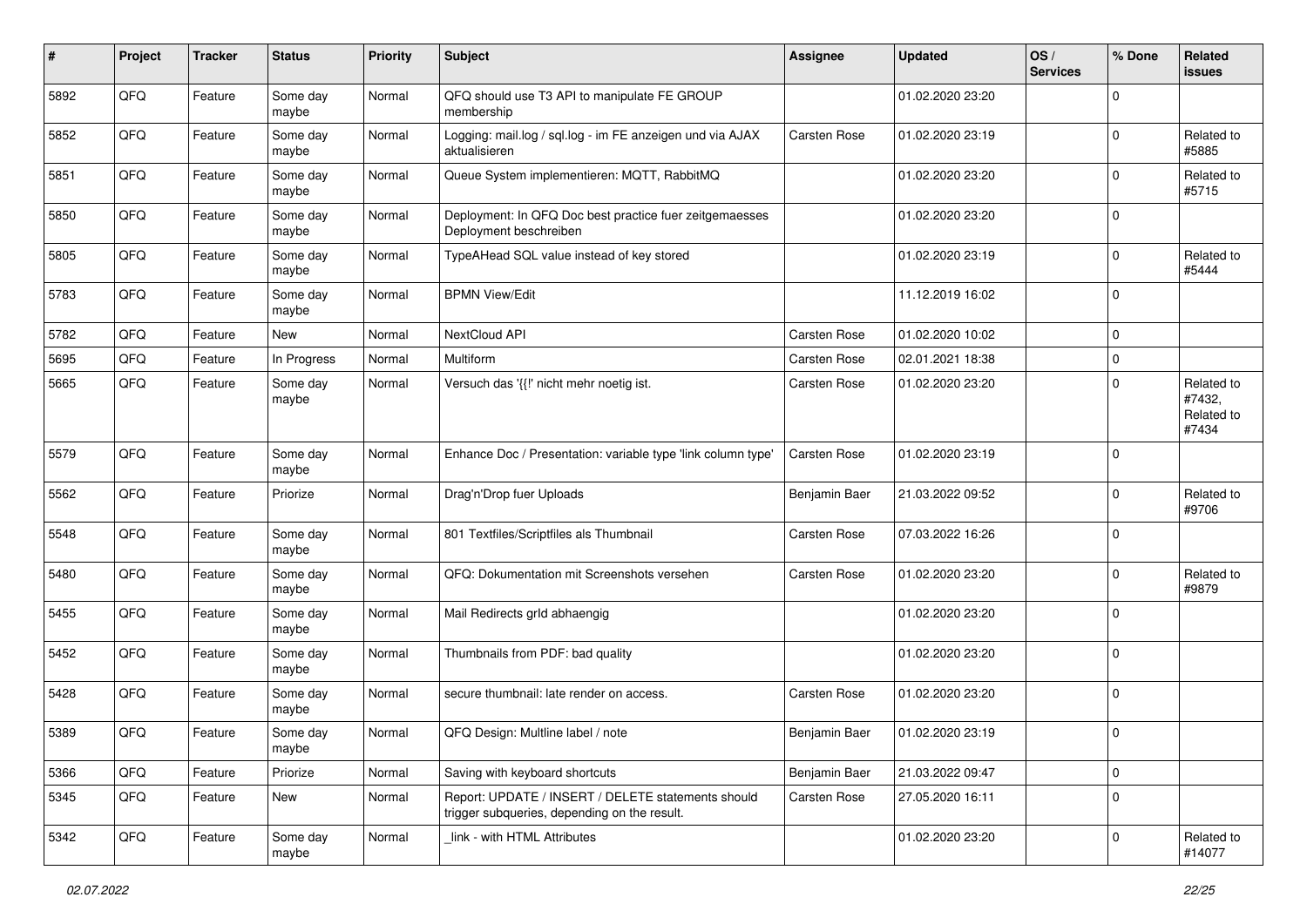| $\pmb{\#}$ | Project | <b>Tracker</b> | <b>Status</b>     | <b>Priority</b> | Subject                                                                                                                                                       | <b>Assignee</b>     | <b>Updated</b>   | OS/<br><b>Services</b> | % Done         | Related<br><b>issues</b> |
|------------|---------|----------------|-------------------|-----------------|---------------------------------------------------------------------------------------------------------------------------------------------------------------|---------------------|------------------|------------------------|----------------|--------------------------|
| 5160       | QFQ     | Feature        | Some day<br>maybe | Normal          | QFQ collaborative / together.js, ShareJS, y-js, collaborative,                                                                                                |                     | 11.12.2019 16:02 |                        | $\Omega$       |                          |
| 5132       | QFQ     | Feature        | Some day<br>maybe | Normal          | Error Message sendmail missing attachment: more details                                                                                                       | <b>Carsten Rose</b> | 01.02.2020 23:19 |                        | $\overline{0}$ |                          |
| 5131       | QFQ     | Feature        | <b>New</b>        | Normal          | Activate Spin Gear ('wait/busy' indicator) via LINK attribute                                                                                                 | <b>Carsten Rose</b> | 01.02.2020 23:21 |                        | $\overline{0}$ |                          |
| 5129       | QFQ     | Feature        | Some day<br>maybe | Normal          | Reports: SQL fuer x Achse und y Achse                                                                                                                         |                     | 11.12.2019 16:02 |                        | $\overline{0}$ |                          |
| 5024       | QFQ     | Feature        | Some day<br>maybe | Normal          | Fabric: Generate PDF with edits                                                                                                                               | Benjamin Baer       | 01.02.2020 23:20 |                        | $\mathbf 0$    | Related to<br>#10704     |
| 4974       | QFQ     | Feature        | Some day<br>maybe | Normal          | Long polling - inform all listening clients of changes                                                                                                        |                     | 11.12.2019 16:02 |                        | $\overline{0}$ |                          |
| 4956       | QFQ     | Feature        | Some day<br>maybe | Normal          | Sendmail: Benutzerdefinierte Headers                                                                                                                          | Carsten Rose        | 11.12.2019 16:02 |                        | $\overline{0}$ |                          |
| 4872       | QFQ     | Feature        | Some day<br>maybe | Normal          | Fields of Typo3 page available in STORE_TYPO3                                                                                                                 | Carsten Rose        | 01.02.2020 23:19 |                        | $\overline{0}$ |                          |
| 4869       | QFQ     | Feature        | Some day<br>maybe | Normal          | Dynamic Update (show, hide, readonly?, required?) for<br><b>Template Group Elements</b>                                                                       | <b>Carsten Rose</b> | 01.02.2020 23:19 |                        | $\overline{0}$ | Related to<br>#4865      |
| 4839       | QFQ     | Feature        | Some day<br>maybe | Normal          | qfq-handle in <head> Abschnitt</head>                                                                                                                         | Carsten Rose        | 11.12.2019 16:02 |                        | $\overline{0}$ |                          |
| 4816       | QFQ     | Feature        | Some day<br>maybe | Normal          | Templates for QFQ Reports (Tables, Radios, )                                                                                                                  |                     | 01.02.2020 23:20 |                        | $\overline{0}$ |                          |
| 4757       | QFQ     | Feature        | Some day<br>maybe | Normal          | Test subrecord: download links ok? Links ok?                                                                                                                  | <b>Carsten Rose</b> | 01.02.2020 23:20 |                        | $\overline{0}$ |                          |
| 4719       | QFQ     | Feature        | Some day<br>maybe | Normal          | Custom Message in Client in case of 'Browser tab close,<br>modification will be lost'                                                                         |                     | 01.02.2020 23:20 |                        | $\overline{0}$ |                          |
| 4652       | QFQ     | Feature        | Some day<br>maybe | Normal          | UZH CD: Weiterleitung auf benutzerdefinierte 403/404 Seite                                                                                                    | <b>Carsten Rose</b> | 01.02.2020 23:20 |                        | $\overline{0}$ |                          |
| 4650       | QFQ     | Feature        | Some day<br>maybe | Normal          | Convert html to doc/rtf                                                                                                                                       | Carsten Rose        | 01.02.2020 23:20 |                        | $\overline{0}$ | Related to<br>#10704     |
| 4640       | QFQ     | Feature        | Some day<br>maybe | Normal          | Rename System Forms                                                                                                                                           |                     | 01.02.2020 23:20 |                        | $\mathbf 0$    |                          |
| 4627       | QFQ     | Feature        | Some day<br>maybe | Normal          | dbupdate: all tables - check 'create', 'modified' if it is possible<br>to change to default 'CURRENT_TIMESTAMP' and modified<br>'ON UPDATE CURRENT_TIMESTAMP' |                     | 01.02.2020 23:20 |                        | $\overline{0}$ |                          |
| 4626       | QFQ     | Feature        | Some day<br>maybe | Normal          | Mobile View: 'classBody=qfq-form-right' makes no sense                                                                                                        |                     | 01.02.2020 23:20 |                        | $\overline{0}$ |                          |
| 4606       | QFQ     | Feature        | Some day<br>maybe | Normal          | link: qualifier to render bootstrap button                                                                                                                    | <b>Carsten Rose</b> | 01.02.2020 23:19 |                        | $\overline{0}$ |                          |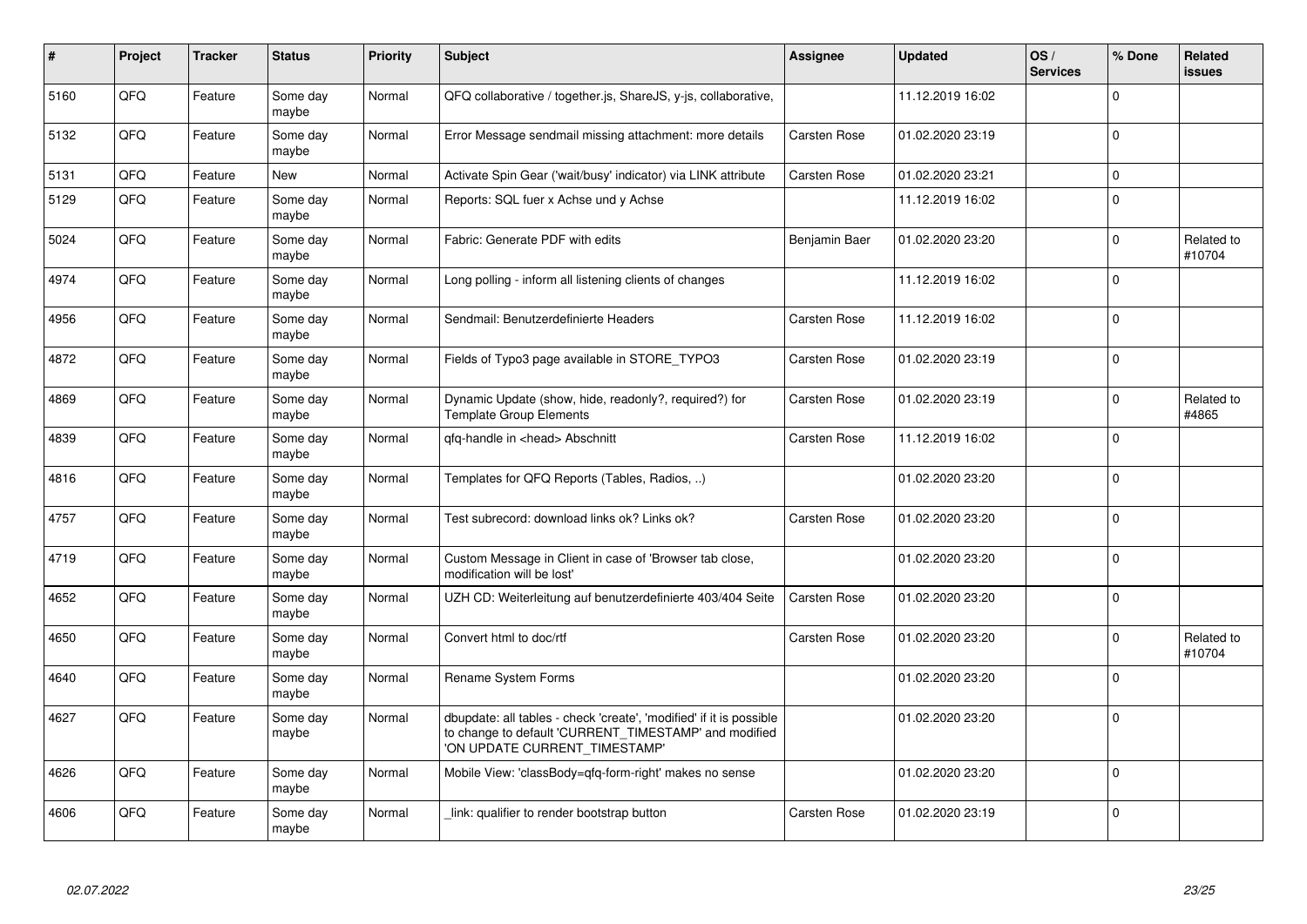| #    | Project | <b>Tracker</b> | <b>Status</b>     | <b>Priority</b> | <b>Subject</b>                                                                                                          | Assignee            | <b>Updated</b>   | OS/<br><b>Services</b> | % Done      | <b>Related</b><br><b>issues</b>             |
|------|---------|----------------|-------------------|-----------------|-------------------------------------------------------------------------------------------------------------------------|---------------------|------------------|------------------------|-------------|---------------------------------------------|
| 4551 | QFQ     | Feature        | Some day<br>maybe | Normal          | Set 'pills' via dynamicUpdate to show/hide/disabled                                                                     |                     | 01.02.2020 23:20 |                        | $\mathbf 0$ | Related to<br>#3752                         |
| 4536 | QFQ     | Feature        | Some day<br>maybe | Normal          | FE upload: problem with delete if mutliple uploads an<br>FE.name="                                                      |                     | 01.02.2020 23:20 |                        | $\mathbf 0$ |                                             |
| 4446 | QFQ     | Feature        | Some day<br>maybe | Normal          | New FE get same feldContainerId as last modifed FE                                                                      |                     | 01.02.2020 23:20 |                        | $\mathbf 0$ |                                             |
| 4445 | QFQ     | Feature        | Some day<br>maybe | Normal          | template group: Option to simulate fieldset                                                                             |                     | 28.06.2021 14:11 |                        | $\mathbf 0$ |                                             |
| 4444 | QFQ     | Feature        | Some day<br>maybe | Normal          | FE.type=upload: detect mime type                                                                                        |                     | 11.12.2019 16:02 |                        | $\Omega$    | Related to<br>#4303                         |
| 4443 | QFQ     | Feature        | Some day<br>maybe | Normal          | Form: multiple secondary tables                                                                                         |                     | 01.02.2020 23:20 |                        | $\mathbf 0$ |                                             |
| 4442 | QFQ     | Feature        | Some day<br>maybe | Normal          | Special Column Name: link - new symbol G (Glyph) to<br>choose any available symbol                                      |                     | 11.12.2019 16:02 |                        | $\mathbf 0$ |                                             |
| 4440 | QFQ     | Feature        | Some day<br>maybe | Normal          | Manual.rst: explain how to. expand PHP Session to 4h                                                                    |                     | 11.12.2019 16:02 |                        | $\mathbf 0$ |                                             |
| 4439 | QFQ     | Feature        | Some day<br>maybe | Normal          | Log: report all actions fired by an FE Element, incl. the<br>original directive (slaveld, sqllnsert, )                  |                     | 01.02.2020 23:20 |                        | $\mathbf 0$ | Related to<br>#4432,<br>Related to<br>#5458 |
| 4435 | QFQ     | Feature        | Some day<br>maybe | Normal          | Report: striptags - specify allowed tags                                                                                |                     | 01.02.2020 23:20 |                        | $\Omega$    |                                             |
| 4433 | QFQ     | Feature        | Some day<br>maybe | Normal          | Log when SIP will be destroyed by QFQ for any (security)<br>reason                                                      |                     | 01.02.2020 23:20 |                        | $\Omega$    | Related to<br>#4432,<br>Related to<br>#5458 |
| 4420 | QFQ     | Feature        | Some day<br>maybe | Normal          | Client: Local Storage - store the changes of a form, local in<br>the browser.                                           | Benjamin Baer       | 11.12.2019 16:02 |                        | $\mathbf 0$ |                                             |
| 4413 | QFQ     | Feature        | New               | Normal          | fieldset: show/hidden, modeSql, dynamicUpdate                                                                           | <b>Carsten Rose</b> | 09.02.2022 15:19 |                        | $\mathbf 0$ |                                             |
| 4365 | QFQ     | Feature        | Some day<br>maybe | Normal          | Multi Language: new way of config                                                                                       | Carsten Rose        | 01.02.2020 23:20 |                        | $\Omega$    |                                             |
| 4349 | QFQ     | Feature        | Some day<br>maybe | Normal          | link download: downloaded external URL to<br>deliver/concatenate - check mimetipe and handle it correctly               | <b>Carsten Rose</b> | 11.12.2019 16:02 |                        | $\mathbf 0$ |                                             |
| 4343 | QFQ     | Feature        | Some day<br>maybe | Normal          | Link: Classifier to add 'attributes'                                                                                    | <b>Carsten Rose</b> | 01.02.2020 23:20 |                        | $\mathbf 0$ | Related to<br>#14077                        |
| 4330 | QFQ     | Feature        | Some day<br>maybe | Normal          | Error Message: report missing {{ / }} in sqlUpdate, sqlInsert,<br>sqlDelete, sqlAfter, sqlBefore in FE action elements. | <b>Carsten Rose</b> | 01.02.2020 23:20 |                        | $\mathbf 0$ |                                             |
| 4259 | QFQ     | Feature        | Some day<br>maybe | Normal          | Instant trigger a cron job                                                                                              | <b>Carsten Rose</b> | 11.12.2019 16:03 |                        | $\mathbf 0$ |                                             |